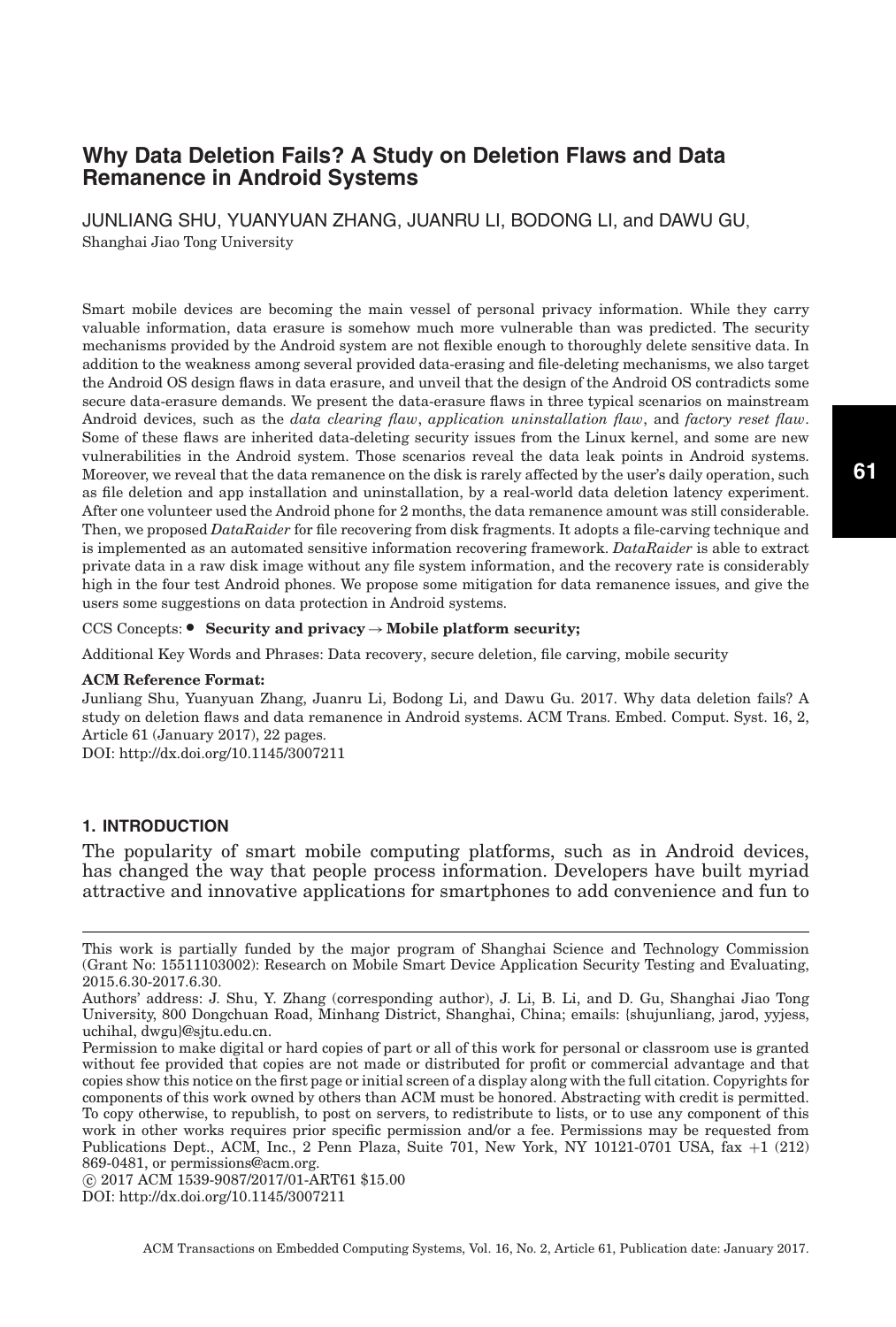people's lives. They also store a great deal of sensitive data from those services, such as cameras, telephony, and GPS. With malicious intention, attackers might retrieve valuable information. For instance, mobile social network apps help get connected with friends; online banking services help keep track of financial status; mobile health apps help manage private information about diet, medication adherence, stress, smoking cessation, and parental and infant care; and photos can be uploaded to the Cloud for storage. All of these services build up a digital figure of a person in the new age of the Internet. Therefore, plenty of privacy information is stored on smart mobile devices [Azfar et al. [2015,](#page-19-0) [2016a,](#page-19-1) [2016b\]](#page-19-2), which are not considered to be the perfect security vessel for sensitive information.

Being the most popular mobile operating system, Android has long been a prime source of criticism regarding privacy leaks. The major issue is how the Android system and applications manipulate the data, such as when and where the data has been read, modified, or transmitted. Studies in Heuser et al. [\[2014\]](#page-20-0), Bugiel et al. [\[2013\]](#page-19-3), Xu et al. [\[2012\]](#page-21-0), Jeon et al. [\[2012\]](#page-20-1), Enck et al. [\[2014\]](#page-19-4), Arzt et al. [\[2014\]](#page-19-5), Backes et al. [\[2013\]](#page-19-6), and Wu et al. [\[2014\]](#page-21-1) have discussed different aspects, including hardware characteristics and OS features, that would directly cause the failure in secure data operations that leads to the privacy leak. Yet seldom do they notice that data remanence after insecure deletion could also be a threat since Android does not provide enough clarify regarding how third-party applications process user data stored on a mobile device.

For example, secure deletion on flash memory is well studied [Wei et al. [2011;](#page-20-2) Reardon et al. [2012,](#page-20-3) [2013\]](#page-20-4). The safety of the data is not well protected by the underlying processing mechanism of the OS, especially Android. Data remanence caused by improper but stealthy data deletion behavior of the Android system is worth studying to guide a more secure data erasure.

The major work of this article is twofold. The first part of our work discusses the data remanence caused by some design flaws of the Android system. One of the main reasons for data remanence is the ignorance of the Android OS on data deletion. Although data remanence and its recovery have been analyzed in many previous studies [Kung [1993;](#page-20-5) Bauer and Priyantha [2001;](#page-19-7) Quick and Choo [2013a,](#page-20-6) [2013b\]](#page-20-7), the Android security mechanism still does not consider this issue even in the latest version. We found that Android 6.0 and *ext4* filesystem are still not able to provide secure deletion. Another issue is the fragmentation of the Android OS. Android devices come in vastly different performance levels and screen sizes. Further, there are various different versions of Android currently running on those devices, which intensifies the fragmentation. Myriad versions of Android OS introduce various implementations, for example, the way to manipulate an embedded SD card, unlock the bootloader, modify the *recovery* subsystem, and so on. Under certain circumstances, the proprietary implementations contradict the privacy protection requirements, and further initialize the nonperceptible privacy residues.

Does it mean that using other files to overwrite the original files would guarantee secure deletion? According to our data deletion latency experiment, the answer is no. By tracking data remanence on the Android devices of several test volunteers, after more than 2 months usage of the phone, the observed data remanence has an over 40% chance of staying intact.

After thoroughly studying an exhibition of the data deletion latency and the impact of this underlying file system design flaw, we construct several attack contexts to evaluate the related impact. Previous studies mainly focus on physical layer factors and are concerned less about system-level issues. We argue that it is hard to acquire a completely secure data deletion mechanism without considering system-level issues carefully. We study the design policy and data operation interfaces related to three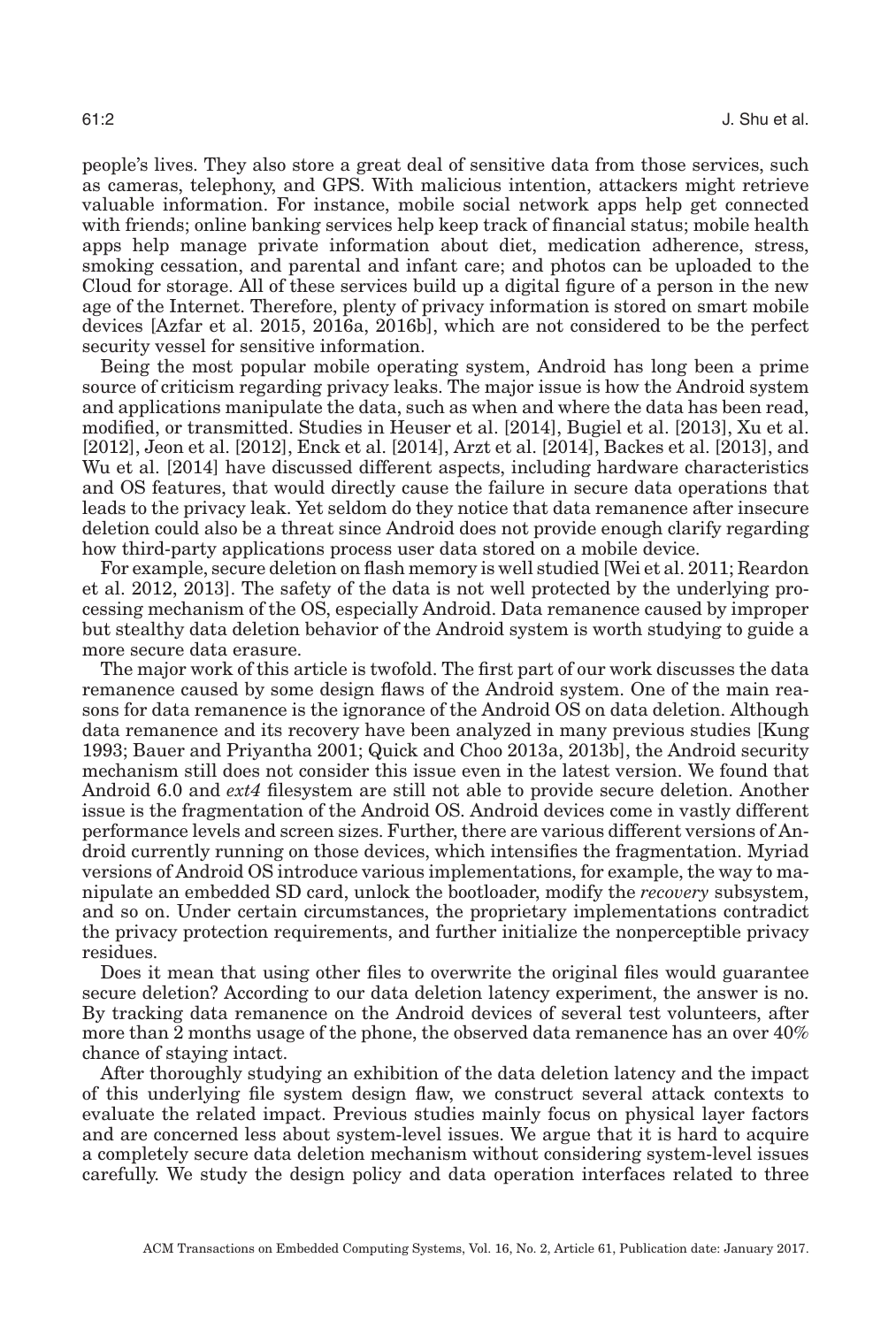aspects of privacy erasure on the most prevalent version of the Android OS with five mainstream Android devices.

To better evaluate the remanence of the deletion operation, we propose *DataRaider*, a file-carving tool for recovering SQLite files from crumbs. Then, the ethical attacks have successfully recovered over 80% of the data from the data remaining on the device. It allows us to obtain deleted emails, WeChat chat logs, and even allows impersonation attacks on an online payment account. We also analyze how much information could be retrieved after a vulnerable *factory reset* operation. The results indicate that most devices are of high privacy disclosure risk due to the deployment of the third-party *Recovery* system. Approximately 99% of the original data has remained after an improper data-erasure process, which is considered to be a significant failure in private data erasure operations.

The contributions of this article are as follows:

- (1) We first present the data operations in several system layers, including flash memory, file systems and the *Recovery* subsystem. We analyze the vulnerabilities or design flaws that cause data deletion deficiency. As we have discovered, the flash memory attempts to prolong its lifetime by balancing the write operations on more units. In addition, the *TRIM* command in some Android versions worsens the situation by poor implementation on deleting the data from the flash memory. Both guarantee longer data remaining time and higher probability of its recovery. We also discuss the partition clearing failure caused by careless implementation of file deletion in the *Recovery* subsystem.
- (2) Based on the discoveries and analysis results, we construct a series of attacks of private data retrieving. We mainly focus on three most common private data deletion scenarios: *app data clearing*, *app uninstallation*, and *factory reset* operations. Our attacks successfully retrieve over 80% of deleted private data from the first two attacks. The implementation flaw in factory reset leads to the success of our attack on recovery of private data directly from the flash image. In 3 out of 4 experimental mobile phones, we have retrieved over 90% of the data from the cleared partitions.
- (3) We also design and implement an advanced data-remain evaluating framework based on the file-carving technique. The implemented *DataRaider* is able to extract private data in a raw disk image without any file system information, and the recovery rate is considerably high in the four test Android phones. According to our experiments, the performance of *Dataraider* is comparable with mainstream file-carving tools.

The rest of this work is organized as follows. Section [2](#page-2-0) introduces essential background related to the data storage and the file operations. Section [3](#page-5-0) exhibits three aspects of the system design defects that cause the insecurity of data. In Section [4,](#page-8-0) we examine the current state of deletion flaws on Android and the techniques that we use to retrieve sensitive information out of the data remain. Section [5](#page-16-0) proposes a mitigation method along with suggested use and performance analysis. Section [6](#page-17-0) describes the related work. Section [7](#page-18-0) presents our conclusions.

# **2. STORAGE SYSTEM BACKGROUND**

#### <span id="page-2-0"></span>**2.1. Linux File System**

2.1.1. Ext4 File System. The ext4 file system is the most common default file system in Linux distributions such as Mint, Mageia, Ubuntu, and Android. It is a *journaling* file system for Linux, developed as the successor to ext3 [Wikipedia [2015\]](#page-19-8).

The ext4 file system manages the file storage as a series of block groups, and the files allocate storage space in units of *blocks*. A block is a group of sectors whose size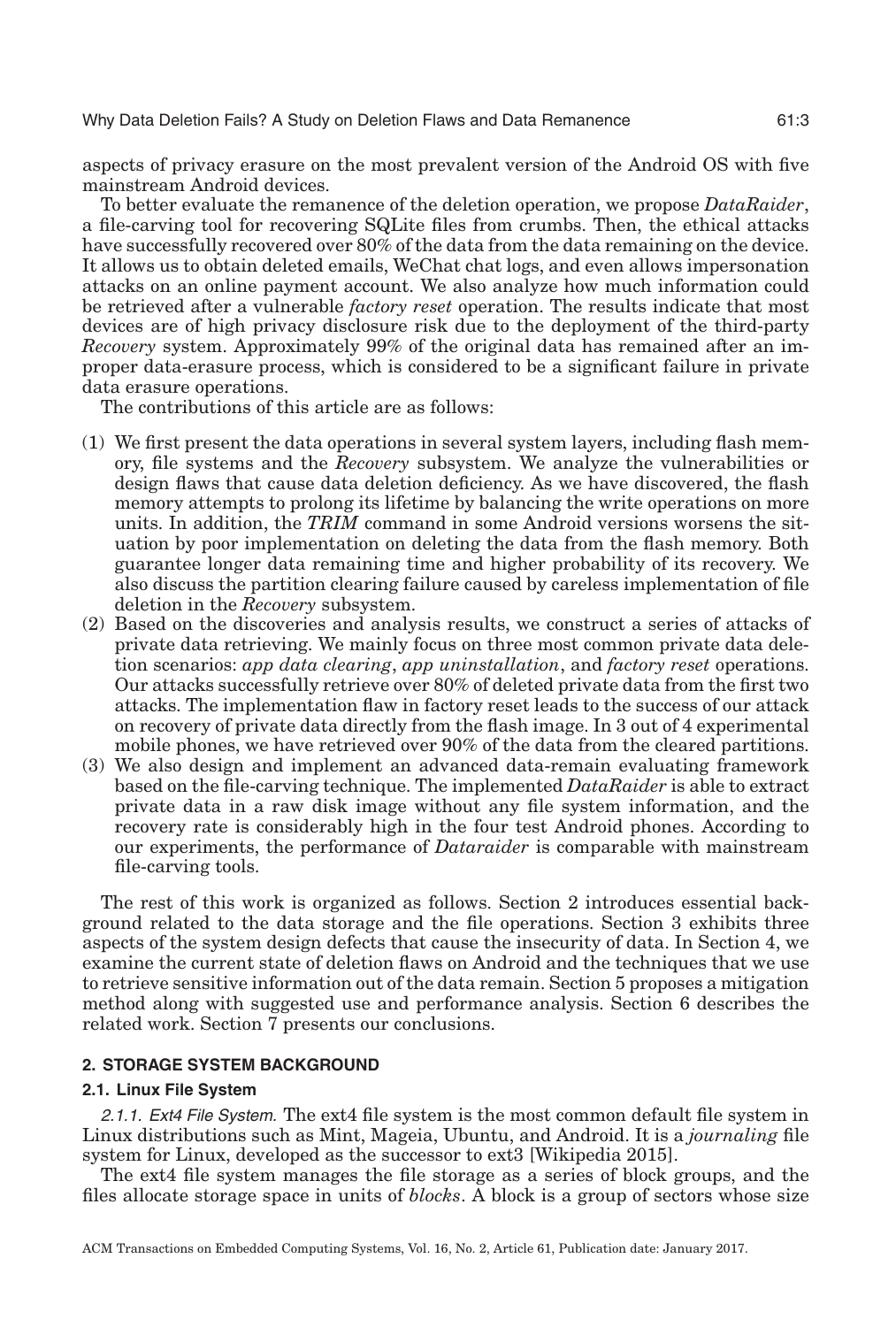<span id="page-3-0"></span>

| Group 0 Padding   | ext4 Super Block | <b>Group Descriptors</b> | Reserved GDT Blocks |
|-------------------|------------------|--------------------------|---------------------|
| 1024B             | 1 block          | many blocks              | many blocks         |
| Data Block Bitmap | inode Bitmap     | <i>inode Table</i>       | Data Blocks         |
| 1 block-          | 1 block-         | many blocks              | many more blocks    |
|                   |                  |                          |                     |

Table I. Layout of a Standard Block Group of Ext4

varies between 1KiB and 64KiB. Blocks are, in turn, grouped into larger units called block groups. Block size is specified at mkfs time and typically is 4KiB.

To decrease performance loss, the block allocator tries to keep each file's blocks within the same group, thereby reducing seek times. With the default block size of 4KiB, for instance, each group will contain 32,768 blocks, for a length of 128MiB. The number of block groups is the size of the device divided by the size of a block group [Pomeranz [2010\]](#page-20-8).

The layout of a standard block group is depicted in Table [I.](#page-3-0)

The ext4 file system has a journal that records updates to the file system metadata before updates. In the case of system crash, the OS reads the journal, then either reprocesses or rolls back the transactions in the journal. Example metadata structures in Table [I](#page-3-0) include the directory entries that store file names and *inodes* that store file metadata. The journal contains the full block that is updated, not just the value being changed. When a new file is created, the journal should contain the updated version of the blocks containing the directory entry and the *inode*. Due to its property, the journal is very useful for recovering files even after a format operation. On file deletion, the file system deletes only the journal information; however, the block content still remains in the storage system. It gives the hackers a chance to recover the file.

2.1.2. Ext4\_utils Security Issues. A root cause of the failure in wiping the metadata is the ineffective implementation of ext4\_utils. The earlier version of *ext4\_utils* by default wiped the partition when performing the format operation. It wiped only the index of the files, leaving the metadata. However, it added the explicit wipe option (on January 28, 2011); this change has also been merged into the Android Open Source Project. In detail, this change adds a *-w* option to explicitly inform the *make\_ext4fs* tool to wipe the partition before formatting. The original intention is to use the *BLKSECDISCARD* ioctl to erase the partition so that it avoids leaving any data content. As a result, if the wipe option -w of *make ext4fs* is ignored, the formatting will not wipe the old data on partition, as it will be deliberated in the Android *Recovery* subsystem.

#### **2.2. Android Storage System**

2.2.1. Flash Memory Issue. Unlike the commodity personal computer, which uses magnetic storage devices such as hard drives, Android smartphones and tablets mainly store data on the SoC with an embedded Multimedia Controller (eMMC) and the Solid State Driver (SSD) as the internal memory [Wikipedia [2014\]](#page-20-9). The type of the internal memory is primarily the NAND type flash memory [Wikipedia [2014\]](#page-21-2). One characteristic of NAND flash is that its I/O interface does not provide a random-access external address bus. Instead, data must be read on a blockwise basis, with typical block sizes of hundreds to thousands of bits. Even if the erased data is part of a block, the entire block should be overwritten. As a result, for a NAND flash memory, the deleted data is not thoroughly erased right away but labeled as *unused* by the system. This characteristic, however, leads to the data remain, obviously. In the only scenario in which the whole block has been overwritten, the goal of thorough data erasure can be fulfilled.

The flash memory has a finite number of program-erase cycles, as most commercially available flash products are guaranteed to withstand around 100,000 P/E cycles before the wear begins to deteriorate the integrity of the storage. The corresponding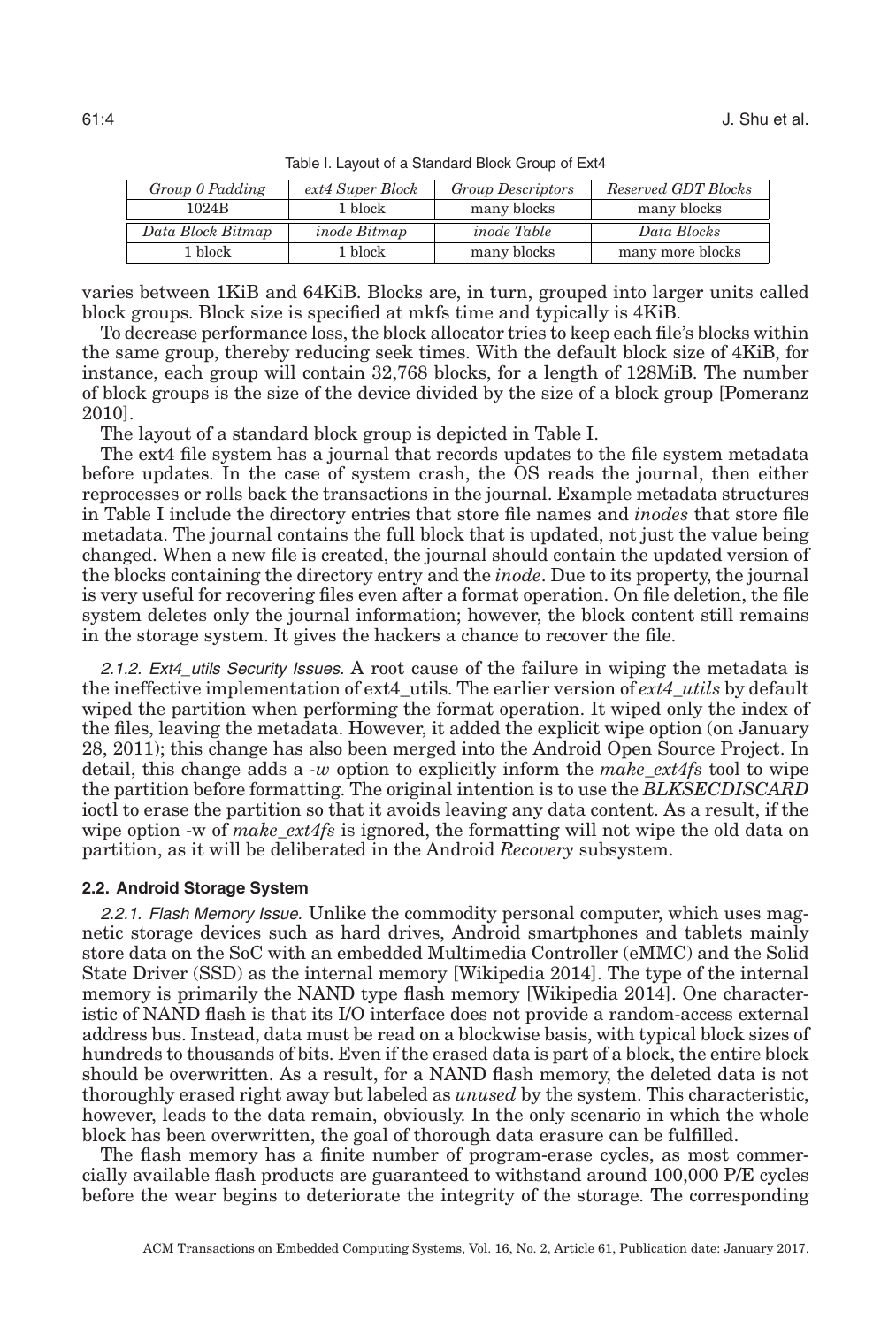data-processing mechanism of the OS must consider its physical characteristic and the security-performance trade-off. Experimental results in Reardon et al. [\[2012\]](#page-20-3) revealed that the deleted data will remain in the flash memory until it is overwritten by other operations. It implies a relatively longer residence time of the private data. The residence time increases with the size of the memory and decreases with the frequency of memory use.

Another issue is that, even if data filling or rewriting is accomplished, it should be carefully deployed to ensure effectiveness. Unlike a traditional hard disk, flash memory has a unique data-writing management characteristic, which prevents the file system from employing an in-place overwriting operation. If the file system commands the storage medium to overwrite an existing data block, the on-board controller of the memory may write the data into a new place while labeling the old data block as *unused*. This implies that the data-remain issue is transparent to the upper layers in Android.

2.2.2. Android File System Partition Specification. Like a normal hard disk drive, the internal storage medium of an Android device can be partitioned. The internal memory usually consists of the following partitions:

- —The */system* partition contains the entire Android OS, other than the kernel and the RAM disk. It includes the Android GUI and all the system applications that come preinstalled on the device. This partition is, by default, mounted as read-only, for no data modification is required during runtime.
- —The */recovery* partition holds a second bootable Linux system known as the *Recovery* system. The *Recovery* subsystem can be seen as a rescue system allowing basic operations on the device without booting into full Android. If the device enters the recovery mode, the *Recovery* system is activated for performing advanced recovery and maintenance operations, such as OTA update to Android Recovery Wiki 2015 [XDA Developers [2015b\]](#page-21-3).
- —The */data* partition, also known as the */userdata* partition, contains the user's data, such as contacts, SMS, settings, and all Android applications installed. If it is erased, the Android system will return to the factory settings. The most valuable private information of the users usually resides in this partition, which makes it the preferred attack object.
- —In addition, the */sdcard* partition is special for Android devices. Often, it is not on the internal memory of the device, but rather is on the external SD card. (However, currently, manufacturers integrate the *sdcard* into the main internal memory for performance purposes.) It is used to store nonsensitive files, such as media, documents, and downloaded files. On devices with both an internal and an external SD card, the */sdcard* partition is always used to refer to the internal SD card. For the external SD card, if present, an alternative partition is used, which differs from device to device.

Among those partitions, the */data* partition is the most valuable one for data recovery attacking.

2.2.3. Android Data Deletion. Generally, there are two operations related to data deletion in Android.

The first is the common file deletion operation via system interface. In this case, even when an explicit deleted file retention facility is not provided or when the user does not use it, operating systems do not actually remove the contents of a file when it is deleted unless they are aware that explicit erasure commands are required, such as on an SSD. Instead, they simply remove the file's entry from the file system directory, because this requires less work on a NAND flash memory and is therefore faster, and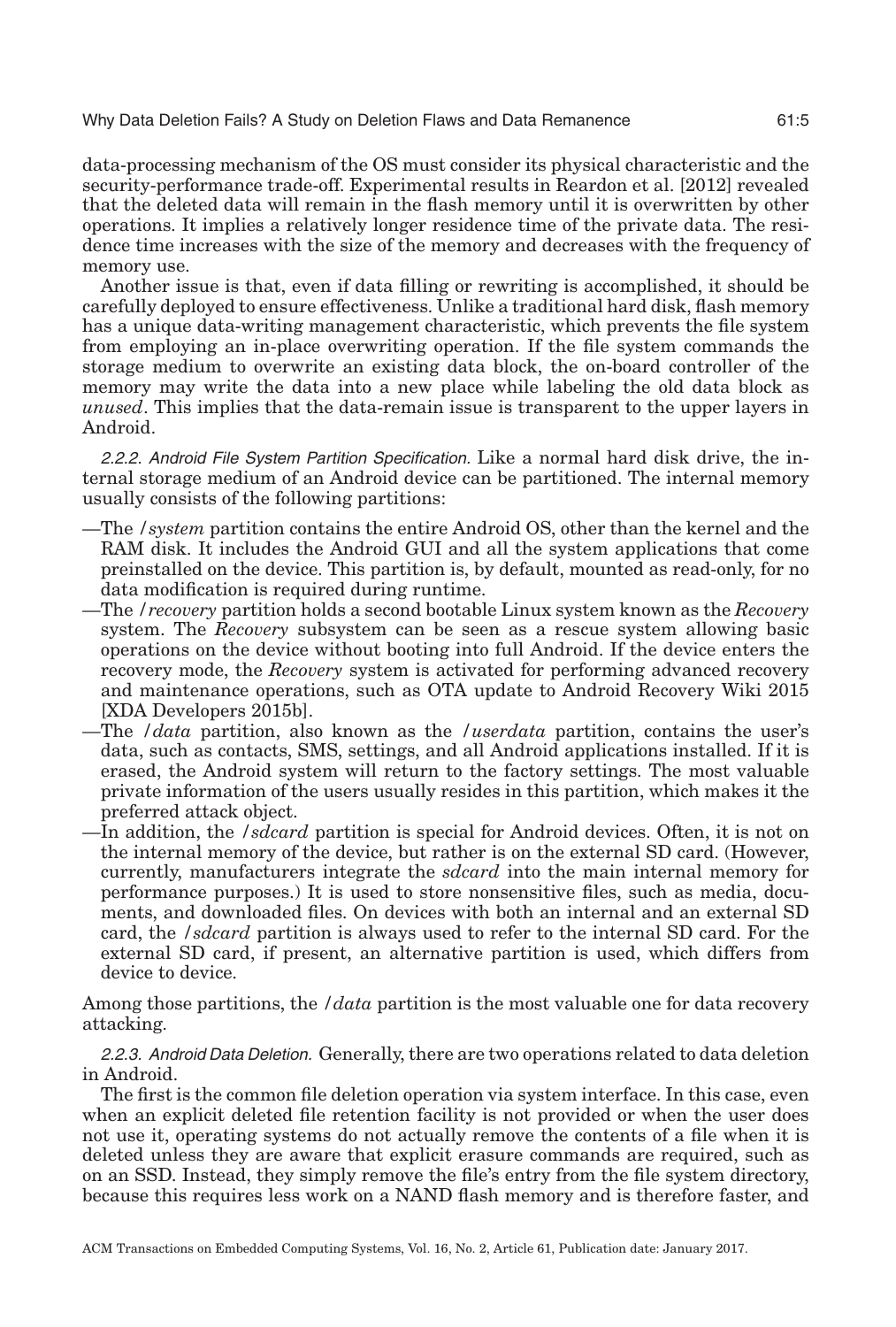<span id="page-5-1"></span>

Fig. 1. The TRIM feature.

the contents of the file—the actual data—remain on the storage medium. The data will remain there until the OS reuses the space for new data.

Since Android 4.3, the OS issues the *TRIM* command to let the drive know that it should no longer maintain the deleted data [Bell and Boddington [2010\]](#page-19-9). *TRIM* is a garbage collection feature that helps negate write performance reduction in flash-based storage devices; *TRIM* negates this by marking deleted data for the SSD controller to erase while the device is idling, making sure that the cells holding deleted data are erased and ready to be written on. Figure [1](#page-5-1) shows the process of data deletion with the *TRIM* feature activated.

With the *TRIM* feature, the Android OS informs the device which sectors are no longer used (no longer contain valid data) and that the device does not need to keep data content. Thus, the TRIM command helps to erase data more thoroughly due to its low-level property. However, most current devices are not updated to support this new property; thus, data remains may still exist. Moreover, a side effect of the *TRIM* feature is that it may introduce observable data-deletion latency: the hardware controller may not immediately recycle the data block.

The second operation is the *factory reset* operation for Android. Before an Android device is reused, the owner would like to clear the storage to prevent accidental disclosure of confidential data to the succeeding user. According to our study on the *Recovery* subsystem (see Section [4\)](#page-8-0), doing a *factory reset* is to reset the device to its initial state, including removing all the data from the */data* and */cache* partition. As mentioned earlier, the */data* partition stores almost all the sensitive information related to the user's privacy. This operation triggers a data wiping against the entire partition that contains most of the user's sensitive information. Specifically, the *factory reset* generally asks the storage medium to use its low-level data wiping function (built-in ATA command) to guarantee a secure data deletion.

#### **3. ANDROID DATA-ERASING FLAWS**

<span id="page-5-0"></span>Note that the protection of privacy should cover the lifetime of the data, which begins from data generation and extends to data transformation, calculation, transmission, storing, until its deletion. Failure at any stage would cause an unexpected privacy leak. To avoid this, a protection mechanism should be imposed throughout these stages. It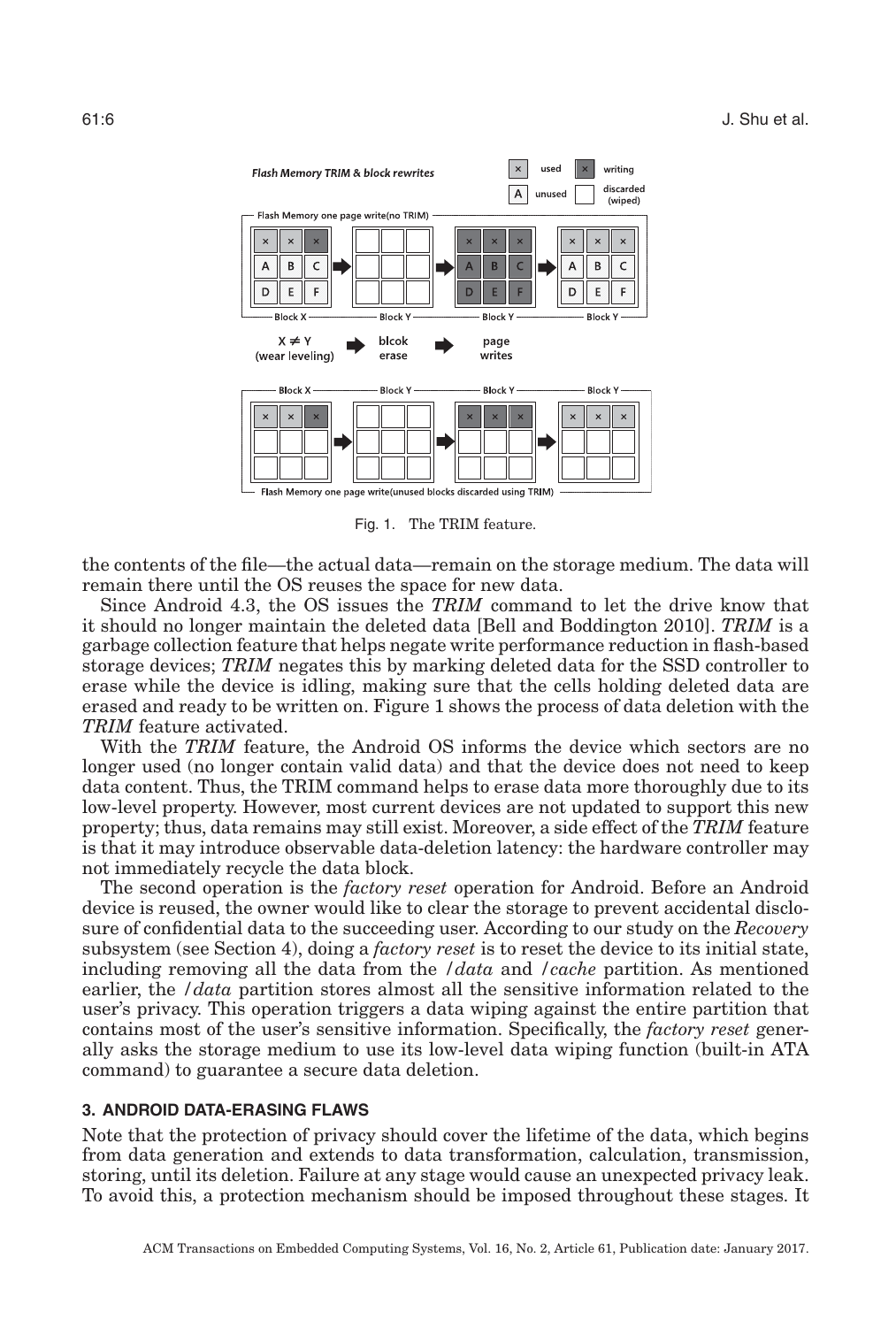should be mandatory for the end users to ensure that the private data on a device is protected, and that it is thoroughly and securely erased when a file-delete operation takes place, even if the attackers have the capability of recovering information from metadata.

During its lifetime, the private data could be erased by the system's data-deletion operation in four scenarios: (1) generic file deletion, (2) app data clearing, (3) app uninstallation, and (4) partition clearing. Except for generic file deletion, which is easily observed, the other three operations are out of an app's control. We have found that failures in such data-erasure demands happen whenever the users intend to clear confidential files, uninstall high-assurance apps, and *factory reset* their devices. In the following, corresponding design flaws of these operations are discussed in detail.

#### **3.1. Obscure File Deletion Flaw**

The file deletion issue of flash memory is quite simple and well studied: if the file deleting operation of the system has not thoroughly erased the data from the flash memory, the content can be partially or fully retrieved. However, people often focus on generic data deletion and recovery (e.g., recovering data on the sdcard of the device). While this kind of insecure data deletion is well observed and can be enhanced on the Android platform, privileged data's deletion is discussed less often, which is more obscure and may lead to even more sensitive private data leaks.

According to the design specification, the Android app stores its privileged data in */data* partition and the data is protected by Android's sandbox mechanism. The mutual access to this part of the data between applications is restricted; thus, it gives the users an incorrect impression that the applications and the involved data are under protection. However, the deletion operation to this part of data is often obscure. While the sandbox protects the data at runtime, it does not consider the secure deletion when a temporary file or the application reaches its completion. The ways that applications delete files and system uninstall applications both lead to insecure file deletion. Yet the application itself is seldom aware of this data-disposing process and cannot control the deletion. In this situation, the obscurity of this process determines that the privileged data is neither securely disposed of nor properly encrypted. Thus, data remanence happens in a stealthy way.

More seriously, the prerequisite of a secure sandbox is that the root privilege has not been overwhelmed, or else the sandbox cannot withstand any data theft intents from outside the application, and the attacker is able to visit all the data in the memory. The fact is, for many Android devices, root permission can be very easily obtained [XDA Developers [2015a,](#page-21-4) 2015b]. If a device has been rooted, the */data* partition can be dumped and attacker could restore the data from the remanence without even implementing a physical access to the storage medium.

Erasing the private data is expected to securely erase the files from the file system. We argue that the obscurity in the app data deletion process controlled by Android may cause the leak of sensitive data. An attacker can easily recover all the data remaining on the disk by applying common disk recovery approaches [Wikipedia [2014\]](#page-20-10). With the help of these recovered data, attackers can implement various attacks such as grabbing sensitive information, obtaining decrypted secret data. In the following, two ethical attacks are performed to verify our analysis.

We have studied two typical obscure file deletion scenarios in which the privacy leak usually happens: (1) app data clearing, and (2) app uninstallation.

3.1.1. Insecure App Data Clearing. The first obscure data deletion operation is Android's Clear Data function for each app. This function is used to reset an app to its initial state and clear an app's privileged data that contains credential information such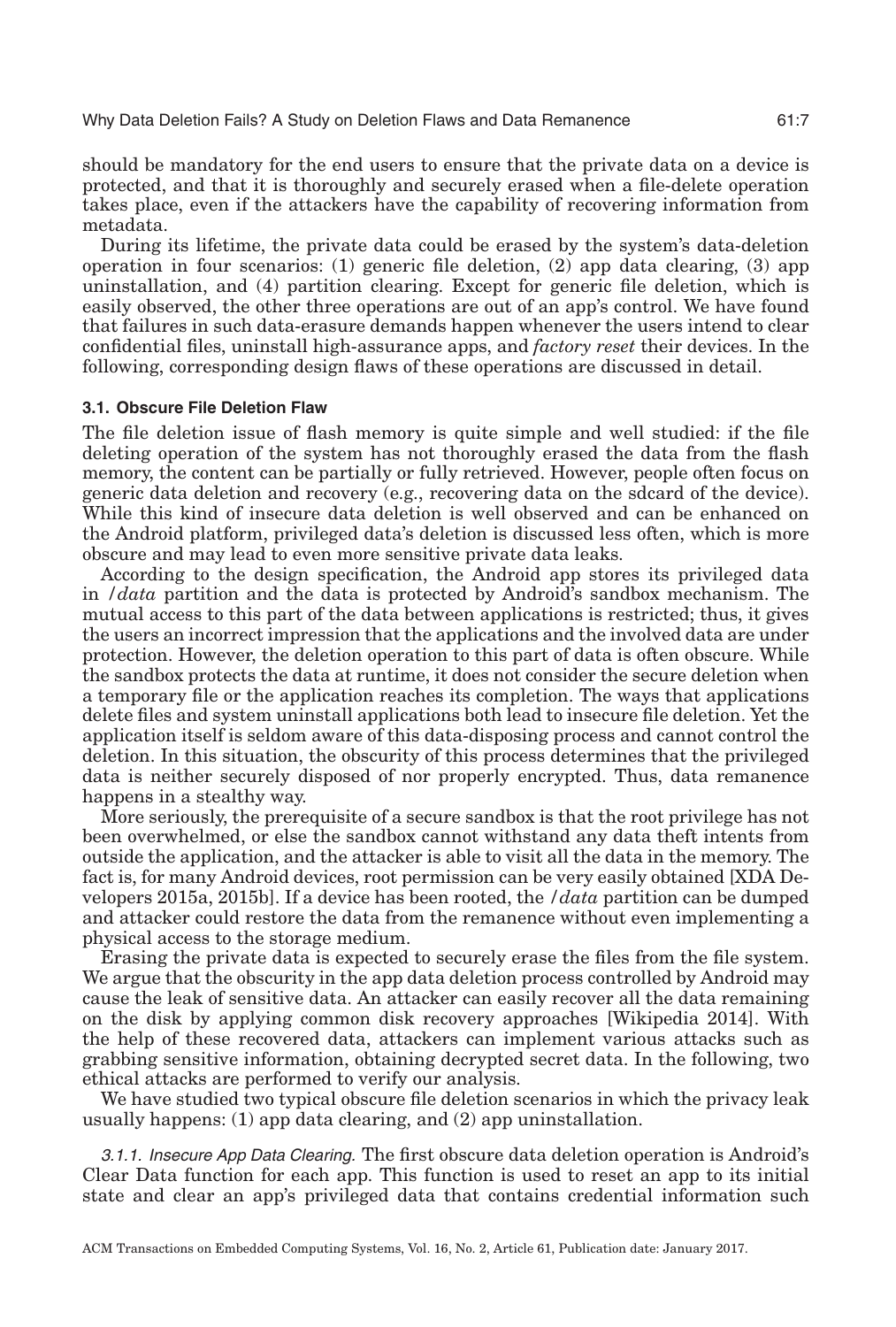as browser history, cache, application login token and data encryption keys heavily related to user's privacy. In detail, the Android system uses the File.delete() API for app data clearing. This API does not consider the secure data deletion requirement and is insecure in data clearing. We locate the corresponding source code in the Android Open Source Project (AOSP). After checking AOSP source code from 4.0.4 to 6.0.0, we figure out the invoking chain of the File.delete() function:

```
initiateClearUserData()->
... ->
   clearUserData()->
        do_rm_user_data()->
                delete_user_data()->
                    delete dir contents()->unlinkat()
```
The File.delete() interface will invoke the remove() function in the Linux C Library, which then invokes unlink() and rmdir() syscalls for the file deletion operation. Neither of the Linux syscalls does an additional thorough file erasing operation. Therefore, this data clearing process does not meet the demand of secure erasure. While the misunderstanding of security in File.delete() misleads users to believe that the privileged data has been thoroughly erased, it results in insecure data deletion operations on the Android system.

3.1.2. Insecure App Uninstallation. Another security concern in obscure file deletion is app uninstallation. The most common security concern for an application on Android is whether the data that it saves on the device is accessible to illegal access. By default, files created on internal storage (more specifically, */data/data/pacakgeName* directory) are accessible only to the owner's app. Because Android implements this isolation, most applications tend to store sensitive data such as a database using internal storage. These sensitive data, if retrieved, can be used to construct a similar context and forge the identity of the app's user.

During the app uninstallation, the Android system will not only remove the app's executable, but also delete all of the corresponding data of the app. Similar to the data-clearing function, the default app uninstallation may also perform insecure data deletion and the private data may still be leaked.

The Android OS performs app uninstallation with a relatively complex operation sequence. We check the latest AOSP source code to confirm if the uninstallation is vulnerable when the system still adopts the insecure data deletion. We found that the app uninstallation triggers unlinkat() syscall, which operates in exactly the same way as either unlink() or rmdir():

```
deletePackage()->
deletePackageAsUser()->
    deletePackageX()->
        deletePackageLI()->
            removePackageDataLI()->
                removeDataDirsLI()->
                    remove()->
                        uninstall()->_delete_dir_contents()
```
Again, this system-level app privacy erasure operation does not consider the risk of insecure data deletion, and is generally vulnerable to any common data recovery–based attack.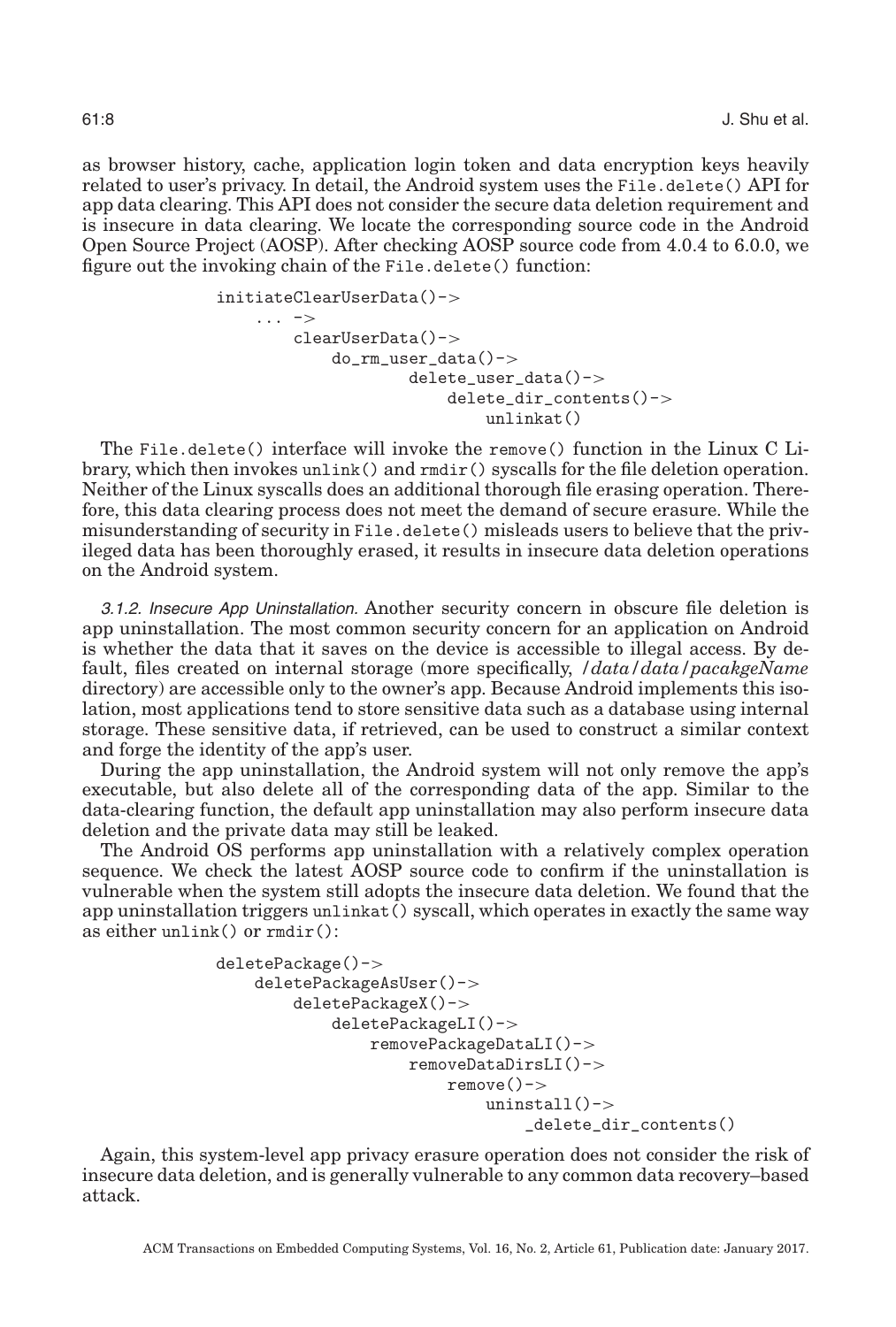#### **3.2. Factory Reset Flaw**

*Factory reset* is a functionality of the Android OS to clean all the metadata from the */data* and */cache* partitions and thus reset the device to its initial state. It is designed to be the last line of defense for data cleansing, taking into account the existing filedeletion method in the underlying file system being incapable. However, due to its capability of flash memory manipulation before booting the Android OS, the *factory reset* operation is not implemented by the Android OS. Instead, it is performed by the device's *Recovery* subsystem. The *Recovery* subsystem is an Android-based lightweight runtime environment parallel to the Android OS. The main functionalities of the *Recovery* subsystem include OTA system updating, factory reset, and so on.

For better user experience or installing other Android distribution versions, end users would like to modify the original *Recovery* subsystem. Currently, the most popular alternative *Recovery* subsystems are CWM [\[2015\]](#page-19-10) and TWRP [\[2015\]](#page-20-11). We have intensively studied both of these *Recovery* subsystems, and found that neither provides a reliable private data erasure mechanism, which means that the *factory reset* cannot thoroughly erase all the data on the flash memory and the SD card (if there is any). The official *Recovery* subsystem makes use of the interface provided by the *ext4\_utils* library to wipe the */data* partition; in third-party *Recovery*, such as CWM and TWRP, the *factory reset* command is implemented in its own way. They first parse the */sdcard* partition to check whether it is a virtualized partition part of */data* partition. If so, the *Recovery* subsystem executes the rm -rf command on each subdirectory in the */data* partition except for the subdirectory linked to the virtual */sdcard* partition. Note that the file deletion on NAND flash memory is not a reliable data deletion operation. The rm deletes only the file index and not the metadata. Therefore, after the *factory reset* operation, the metadata still remain on the */data* partition.

After analyzing the source code of the third-party *Recovery* subsystems CWM and TWRP on five devices, we found that this flaw exists in all the released versions. We further tested devices with CWM and TWRP *Recovery*, and found out that if a device is equipped with an external removable SD card, the vulnerability can be eliminated.

Unfortunately, not only the third-party *Recovery* subsystems are facing the unsafe partition deletion. As we have studied, the original *Recovery* subsystems in Android 4.3 and earlier versions are also suffering from the same vulnerability. The applying of *TRIM* or some other type of partition-clearing implementations are not able to erase the data securely to offer a chance to recover the data from the remanence.

#### **4. EXPERIMENT**

#### <span id="page-8-0"></span>**4.1. Data Remanence Experiment**

To validate our analysis and reveal the potential hazards that may be caused by dataerasing flaws, we perform a series of experiments on mainstream Android devices and observe the data-erasure situation.

4.1.1. Data Clearing. First, we evaluate the data remanence rate after a normal cleardata operation on Android. The experiment is set up on a Sony Lt28h mobile phone with Android 4.1.2. We first select 100 files of various types in an app's privileged sandbox environment, then perform a clear-data operation to erase those files on the internal storage of the Sony Lt28h. After the clearing, the raw memory image of the internal storage is dumped to perform common file recovering for the 100 chosen files, and the file recovering rate is calculated. We repeat this deletion operation three times with different files of different apps. The results are shown in Table [II.](#page-9-0) As the results show, if the privileged data is only cleared by the clear-data operation, it is actually not effectively erased at all.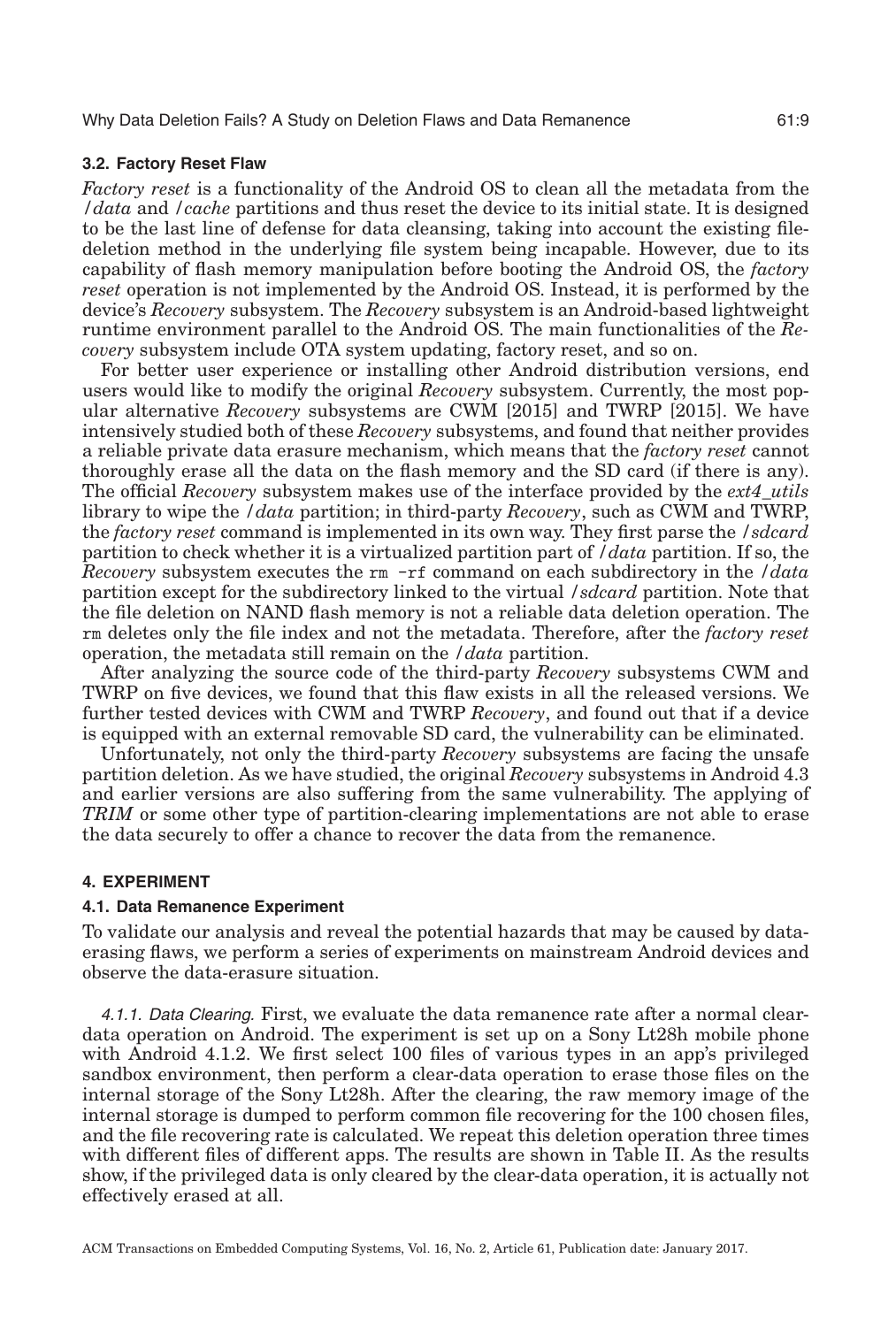| File Set Size | Data Remanence Rate |  |  |
|---------------|---------------------|--|--|
| 85.64MB       | 100%                |  |  |
| 150.63MB      | 100%                |  |  |
| 400.30MB      | 100%                |  |  |

Table II. Data Remaining After Clear-Data Operation on Sony Lt28H

Table III. Data Remanence Rate After App Uninstallation on Sony Lt28h

<span id="page-9-1"></span><span id="page-9-0"></span>

| Exp | WeChat | QQ      | Microblog | Facebook | Snapchat | All     |
|-----|--------|---------|-----------|----------|----------|---------|
| #1  | 86/110 | 184/190 | 64/79     | 65/70    | 23/25    | 313/399 |
| #2  | 79/79  | 160/160 | 73/78     | 66/70    | 13/15    | 358/426 |
| #3  | 80/80  | 149/156 | 40/69     | 66/70    | 15/15    | 334/396 |

The second experiment that we performed uses a Galaxy Nexus 4 mobile phone with Android 4.4.2, which belongs to one of our colleagues for daily use. As this device is usually used as a mobile terminal to browse web pages with Chrome, the owner has already cleared the relevant data to protect his privacy before contributing this device to our experiment. We first dump the raw disk image of this device's internal storage, then we use state-of-the-art data recovering tools such as *Recuva*, *Extundelete*, and *UFS explorer* to extract as many files as we can. With the help of a normal Chrome application on another Android device as a template, we could pick up those files belonging to Chrome from the recovered files. Finally, 275 files of Chrome are picked up and some manual analyses are employed to extract a large number of private data, such as browsed images, videos, browsing history, and cookies.

In conclusion, due to the obscurity of the data-clearing function of Android, the insecure data deletion operation does not protect the owner of the device from avoiding private data leakage, which may jeopardize the device owner seriously in real life.

4.1.2. App Uninstallation. To evaluate app uninstallation vulnerability, we perform common app uninstallation procedures on an Android device and observe the data-erasure situation. We evaluate app uninstallation vulnerability using two devices. The first device that we choose is a Sony Lt28h mobile phone with Android 4.1.2 (without the TRIM feature). We would like to quantitatively evaluate the data remanence rate of app uninstallation when a normal app uninstallation operation is performed. We choose five typical Android apps to test, including *WeChat*, *QQ*, *MicroBlog*, *FaceBook*, and *SnapChat.* For each app, we first install it and use it for a while. Then, we record every file in the app's internal storage directory. Finally, we uninstall the app, reboot the operating system, then retrieve the raw disk image of the internal */data* partition. After acquiring the raw disk image, we conduct a common file-recovery approach to extract as many files as possible, and calculate the file-recovery rate. For each app, we repeat the experiment three times. We also perform one test operating five apps concurrently. The results are shown in Table [III.](#page-9-1) As the results show, almost 80% of the data still remains.

The second device that we choose is a Samsung Galaxy S5 mobile phone with Android 4.4.2 with TRIM feature enabled. The tested device is from a common user and is in use for a long time. Before testing, all of the apps on this device are uninstalled. We perform the same attack on this mobile phone and find that, even with the TRIM feature activated, the dumped raw disk image of */data* partition still contains a huge amount of sensitive data. In particular, we aim at attacking the *WeChat* app, which is a very popular app in mainland China, with more than four hundred million users, supporting not only online communication but also an online payment service on this device. From the dumped raw disk image, we recover 1214 files from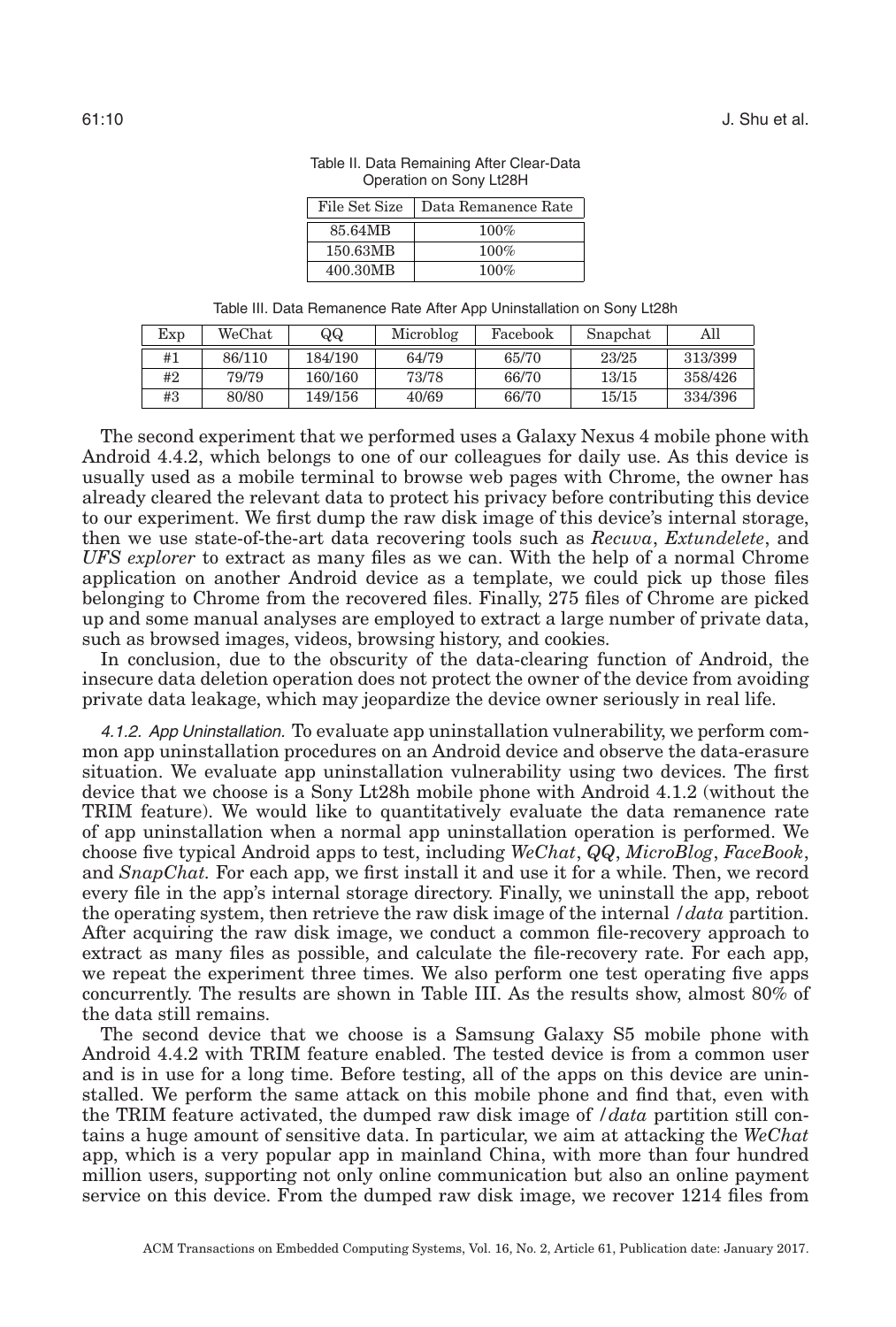<span id="page-10-0"></span>

Fig. 2. Attack on WeChat app.

the */data/data/com.tencent.mm* directory. These data are crucial, as both identify the authentication token and message database. We transfer these data to another device with a *WeChat* app just installed and successfully forge the identify of the original user. As Figure [2](#page-10-0) shows, not only can an attacker retrieve the chat record and friends list information, but an attacker can also observe the online transaction information of the app.

4.1.3. Factory Reset. Data remaining after *factory reset* is a widely existing threat for the two most prevailing third-party *Recovery* subsystems, and once attackers try to retrieve data from any secondhand device, over 90% of the data blocks will be recovered for the next-step data content understanding. Given the metadata erasing flaw, it is not difficult to construct a privacy retrieving attack. We test the metadata recovery attack on five mainstream Android devices, including Nexus4, Nexus7, Galaxy S3, Motorola MT917, and Sony Lt28h. Our experiment is conducted with the CWM and TWRP *Recovery* subsystems. For each device-*Recovery* combination, three flash memory images are dumped:

—the entire */data* partition's image, denoted as *Image*<sub>o</sub>,

—the after third-party-*Recovery factory reset* image, denoted as *Image*w, and

—after *Reset*, when the OS initiates the partition, the third image is obtained as *Imagei*.

We developed a different tool to observe the change of the data blocks in  $Image_w$  and *Image<sub>i</sub>* by comparing with *Image<sub>o</sub>*. The results are listed in Table [IV.](#page-11-0)

# **4.2. Deletion Latency on Android**

Although we have discussed the flaws and root causes of file-delete operations on Android, we also want to investigate how long the data remanence will exist. To further determine the remanence period of improper deleted data, we conduct a long-term experiment on deletion latency, which reflects the period between data deletion and its actual removal from the storage medium. If the deletion latency can be ignored (e.g., several hours), deleted private data can be expected to be secure for the lack of attack surface. However, if the deletion latency is long enough, the chance for the attacker to retrieve the data is not negligible.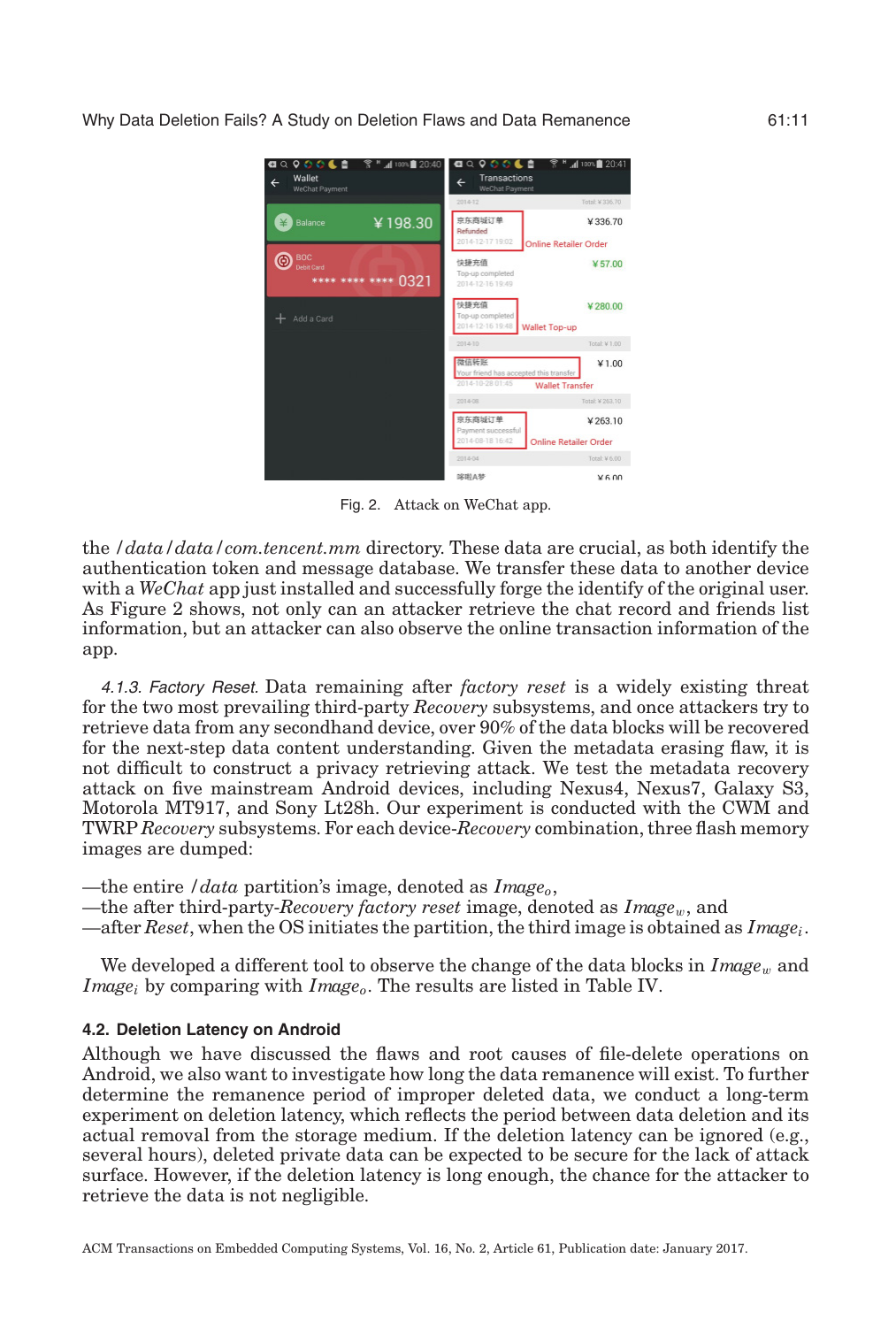<span id="page-11-0"></span>

|                                | Recovery            | Partition size     | SqLite block |                  |           |
|--------------------------------|---------------------|--------------------|--------------|------------------|-----------|
| Device                         | version             | (Number of Blocks) | count        | $\text{Image}_w$ | $Image_i$ |
| <b>ASUS Nexus 7</b>            | <b>TWRP 2.6.3.1</b> | 6.01GB(1575680)    | 3714         | 92.55%           | 97.10%    |
| (Android 4.4.2)                | CWM 6.0.4.3         |                    | 2524         | 99.95%           | 99.14%    |
| Samsung Galaxy S3              | TWRP 2.7.0.0        | 11.5GB(3022848)    | 8915         | 99.83%           | 99.13%    |
| (Android 4.2.2)                | CWM 6.0.4.6         |                    | 973          | 99.97%           | 99.73%    |
| Sony Lt28H                     | TWRP 2.6.3.0        | 2.00GB(524288)     | 2904         | 0.48%            | 8.69%     |
| (Android 4.4.2)                | CWM 6.0.3.0         |                    | 5168         | $0\%$            | 0.49%     |
| Motorola MT917 (Android 4.1.2) | CWM 5.0.2.5         | 3.84GB(1007616)    | 2195         | 13.7%            | 14.88%    |
| LG Nexus 4                     | TWRP 2.6.3.3        | 13.1GB(3449600)    | 11227        | 99.74%           | 97.49%    |
| (Android 4.4.2)                | CWM 6.0.4.7         |                    | 11476        | 99.9%            | 98.34%    |

Table IV. Data Remaining After Data Wiping (in  $Image_w$ ) and After Reboot (in  $Image_w$ ) for Various Devices

*Note:* TWRP does not support MT917.

Table V. Device and File Set Information Regarding Deletion Latency Experiment

<span id="page-11-1"></span>

| Device                   | Disk Size    |               | Amount of files | Maximal/Minimum |
|--------------------------|--------------|---------------|-----------------|-----------------|
| (Android Version)        | (Free/All)   | File set size | (blocks)        | file size       |
| Huawei Honor $4A(5.1.0)$ | $2.5$ GB/8GB | 42.4MB        | 222(10710)      | 25140KB/4KB     |
| Nexus $4(4.4.2)$         | 10.5GB/16GB  | 36.2MB        | 743(9119)       | 6370KB/4KB      |
| Nexus $5(5.0.0)$         | 4.1GB/16GB   | 57.5MB        | 336(14705)      | 8346KB/4KB      |

To measure the deletion latency of deleted data exposed to attackers, our experiment records the actual data removal period of several apps' private data on different Android devices. We choose three mainstream Android devices (Huawei Honor 4A, LG Nexus4, and LG Nexus5) as our experimental targets; these experimental devices are sent to different testers for daily use. The information regarding devices and target files is listed in Table [V.](#page-11-1) All three devices contain a monitoring program that records the occurrence of exact data removal events. Through more than 2mo of testing, how data remanence changes is summarized.

The first step of our experiment is to label the deleted files' location so that later monitoring could be employed. Before deleting all the target files through common Android file deletion API, we directly read and record the block id and block data of each file. Then, we execute the delete operation to lead all the target blocks marked as unused by the file system. Among the unused blocks, about one-third are adjacent, while others are individually distributed on the disk. This distribution is an important feature because the size of unused disk fragments will influence the file system's recycling, which is demonstrated in our testing, as follows.

We install a monitoring program with root privilege on each device to record the changing of data remanence. After the deletion operations, the monitoring program start to continuously scan all target blocks every hour, checking whether a block has been actually overwritten and recording the remanence rate of all deleted data. Once the monitoring program starts running, three devices are delivered to different volunteers for daily use. All volunteers are not aware of the details of the experiment to keep their cellphone usage habits over the entire period of the experiment. After 2mo, we reclaim the experiment devices and analyze the log of the monitoring program to reach the final conclusions.

Figure [3](#page-12-0) shows our experimental results, which reflect the relationship between data remanence rate and time. We can see at a glance that, during the experiment, the data remanence rate is continuously decreasing. However, even after 2mo of daily operations, none of the three experiment devices has entirely wiped the target deleted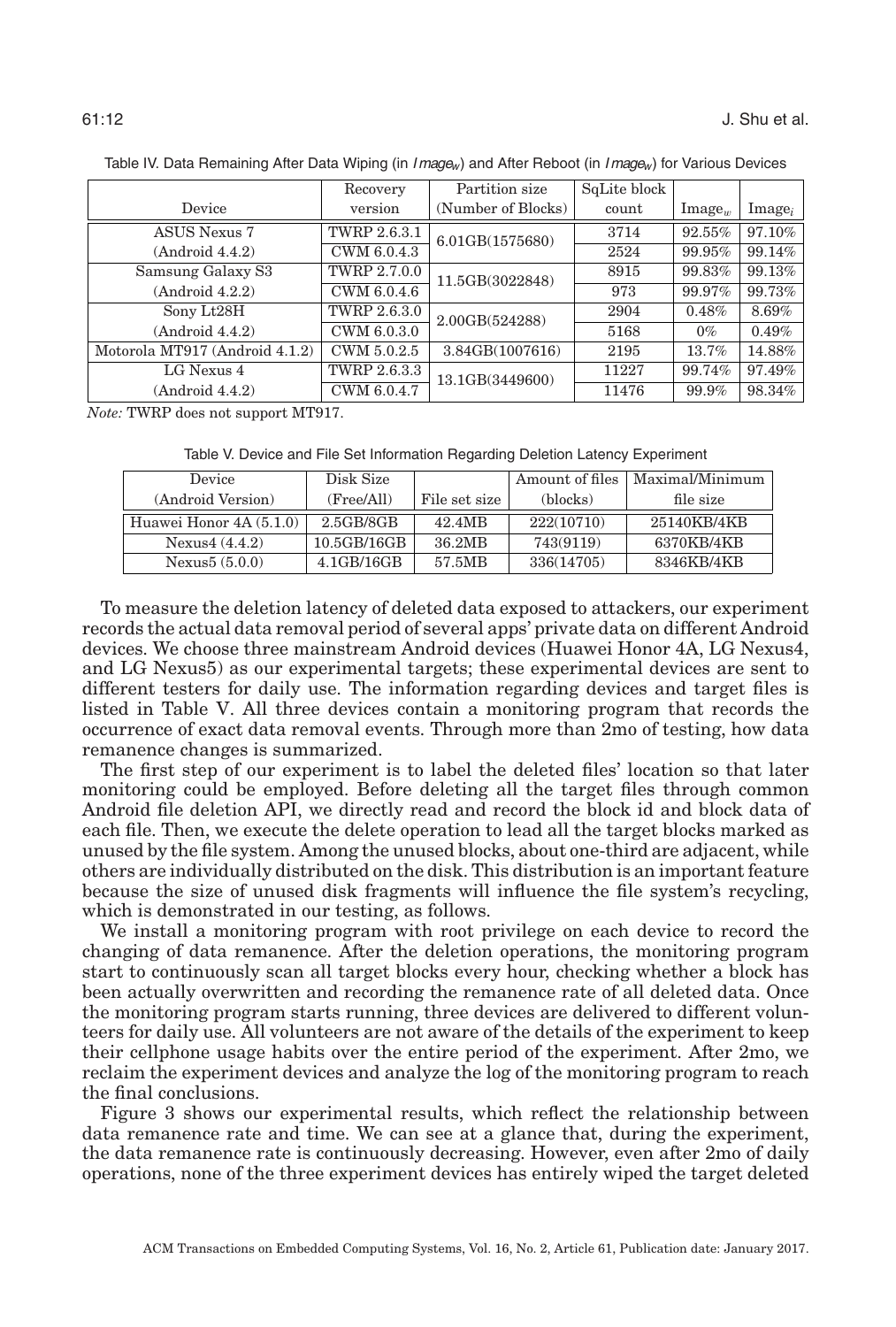<span id="page-12-0"></span>

Fig. 3. Data remanence rate of deleted files.

data. At least 40% of the target deleted data still remains on each of the three devices. Particularly, the tested Nexus 4 smartphone reveals an approximate 90% data remanence, which leads to a great possibility of data leakage. After a thorough analysis of the log data, many other observations are made. First, individual unused blocks are reused prior to adjacent unused blocks. According to the block allocation algorithm of the *ext4* file system, which follows a greedy strategy, the most suitable unused area is always chosen for writing new data. For the Android system, small files such as web browser logs, temporary records, and configuration files are more likely to be created or modified during daily use. The operations on small files will cause the reallocation of unused small-sized fragments; thus, the individual unused blocks are more likely to be recycled. Second, we note that there are some significant declines in data remanence rate during the experiment. These declines imply the allocation of some large unused areas with adjacent unused blocks. We find that it is unusual for daily use to trigger the allocation of a large file written on Android, as we only observe a few such events. Thus, data in adjacent unused blocks are expected to stay longer than those in individual unused blocks.

Another important conclusion drawn from our experiment is that there is no remarkable relationship between deletion latency and disk size, although prior research [Reardon et al. [2012\]](#page-20-3) shows that the deletion latency of a log-structured file system has a positive correlation with disk size in simulation experiments. But, according to Figure [3,](#page-12-0) the disk size of Nexus5 is larger than Huawei Honor 4A, while the deletion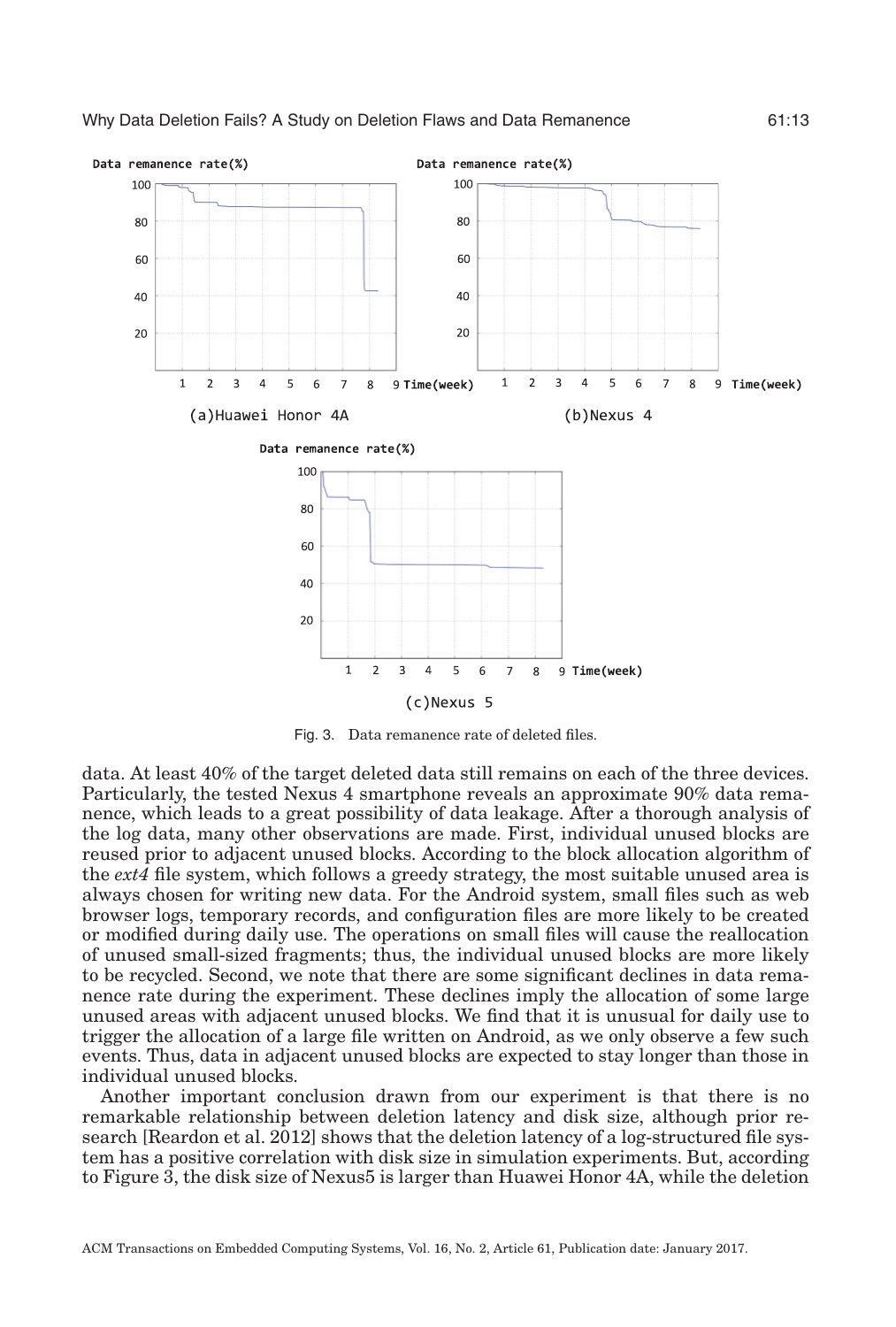latency of Nexus5 is obviously shorter than Huawei Honor 4A. In our experiment, we find that the actual deletion latency mainly depends on user behavior and disk block distribution.

#### **4.3. Recovering from Incomplete Data Fragments**

In the previous sections, we used normal file/data-recovery utilities such as *dd*, *recuva*, or *extundelete* to recover deleted files. The integrity of deleted data and file system metadata (e.g., journal) is mandatory for normal data-recovery utilities. However, the result of deletion latency experiment shows that such integrity may be broken after being used for a long time. In this context, a significant amount of valuable data still remains in the incomplete data fragments.

To assess the data-remain issue in this situation, we implemented *DataRaider*, which adopts a *file-carving* technique to recovery files from crumbs. It is implemented as an automated sensitive information–recovering framework for evaluating data remains when the integrity of remaining data is broken.

File carving is a useful technique for recovering specific types of files from data fragments. Here, we choose an SQLite Database file as our target because Android suggests that app uses SQLite database to store data that are frequently queried. Most of the confidential data in Android are managed with SQLite3 DBMS and are stored as a *.db* file in the userdata partition, according to the Android development document's recommendation. Typical databases for system applications include short message (mmssms.db), contacts information (contacts2.db), system setting (settings.db), keychain (grants.db), and schedule (calendar.db). Except for the standard system apps, a huge amount of third-party apps also store their data using the SQLite interface.

As the target of *DataRaider* is to recover deleted files from the wiped devices, its recovery process focuses on reconstructing the SQLite database on the *userdata* partition. The entire recovery process is shown in Figure [4.](#page-14-0)

While common ext4 data-recovery techniques often rely on the journaling feature to boost the data recovery [Kim et al. [2012\]](#page-20-12), we aim at recovering remaining data without any support from the file system.

*DataRaider* starts with an disk image file. It is split into data blocks first and analyzes the data blocks directly.

First, it extracts data blocks from the /userdata partition. We investigated more than 20 devices, and found that all of them adopt a 4KiB block size for the ext4 file system's choice. Moreover, we also find that more than 95% of the SQLite databases adopt the page size as the same as the ext4 block size. Thus, the splitting of the raw disk image separates the entire data into units of 4KiB.

Second, *DataRaider* discriminates every block to filter out potential SQLite pages. A typical SQLite3 database file consists of multiple pages. The size of one page is defined in the database file's header. Generally, SQLite on Android uses a 4KB sized page corresponding to the ext4 file system's default block size. The page number starts from 1 and continues in one database file. The first page is the SQLite3 header page, which is crucial for a database file, because it contains the header and the master table *sqlite\_master* of this database. Except for the header page, a SQLite database can also contain other types of pages, among which is the one we are interested in: the *b-tree* page. SQLite DBMS uses the *b-tree* page to store the meta structure and data content. A SQLite3 database can be approximately seen as a tree whose root is the header page, and most of its child nodes and leaf nodes are the *b-tree* page [SQLite [2015\]](#page-20-13). The identification of the SQLite3 data page relies on the internal structure of the SQLite3 b-tree page. A SQLite3 b-tree page stores one or multiple data records of the database. Ideally, the file will be allocated consecutive blocks [Kim and Kim [2012\]](#page-20-14). This causes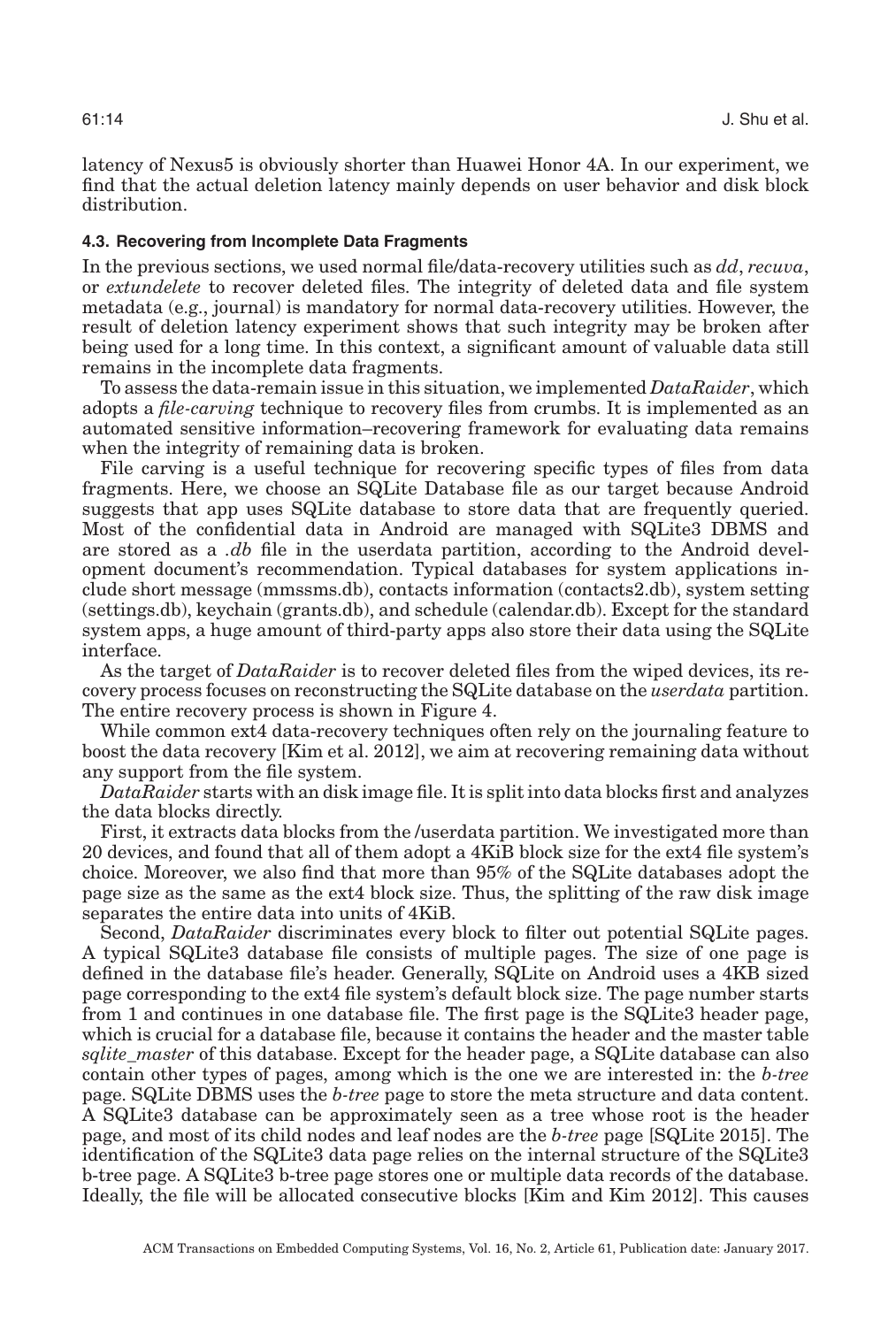<span id="page-14-0"></span>

Fig. 4. Sensitive information extraction process.

data blocks of the same file to be close together. We'll use this fact to restrict where we search for deleted data. Then our discriminator will group one or multiple consecutive pages as a *bundle*. It will continually analyze the block until meeting a block that does not meet the rule. After this process, *DataRaider* stores the bundles in a *cargo* for further file reconstruction.

The last step is to perform an SQLite database reconstruction procedure to recover sensitive information as much as possible. For bundles in the *bundle cargo*, *DataRaider* categorizes them as three types: intact bundle, tailless bundle, and headless bundle. Intact bundle denotes a group of consecutive blocks that is already a complete database file. Tailless bundle is a group of consecutive blocks that contains an SQLite3 header page but is not an intact database. Headless bundle denotes a group of consecutive data pages. In the recovery process, now that an intact bundle is already a recovered database, the reconstruction of a database mainly tries to fix a tailless bundle with a header page to an intact database. According to the header page contained in a tailless bundle, *DataRaider* could determine the original size of the database and calculate the size of the lacked part (we denote the size as *L*). Then, it tries to supplement one tailless bundle with other headless bundles. *DataRaider* searches for a set of headless bundles with the total size equal to *L*, and tries to combine those bundles with the tailless bundle, then verifies whether it is a valid database file. This process is iteratively employed until every headless bundle is tested.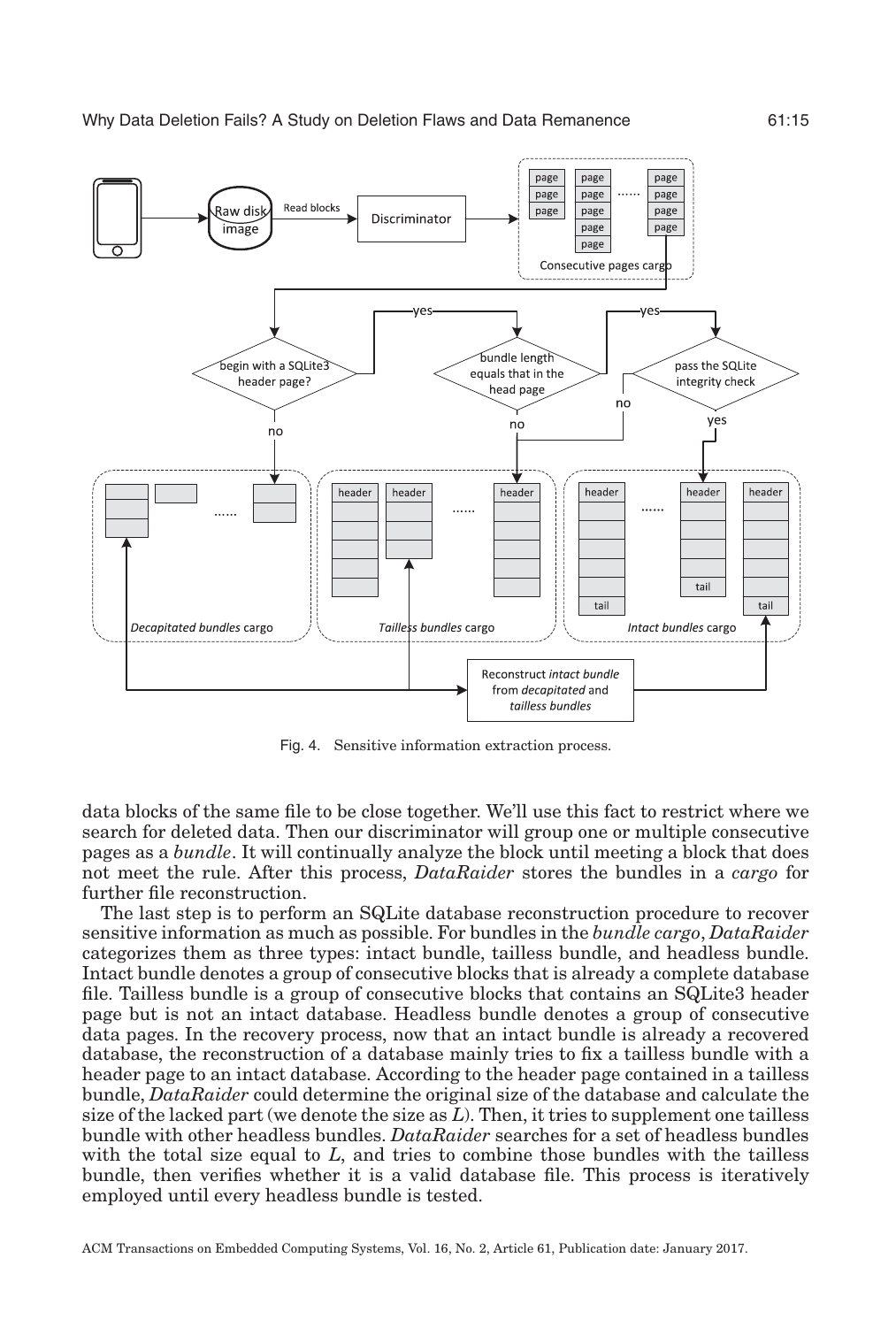<span id="page-15-0"></span>

|         |                     |             | Data      |
|---------|---------------------|-------------|-----------|
| Device  | Database            | Origin Size | Recovered |
|         | SMS                 | 428KB       | 2.8%      |
|         | Contact             | 1184KB      | 84%       |
| Nexus4  | KeyChain            | 20KB        | 100%      |
|         | System<br>Setting   | 88KB        | 100%      |
|         | Calendar            | 164KB       | 7.3%      |
|         | 3rd APP<br>(WeChat) | 1112KB      | 100%      |
|         | <b>SMS</b>          | 292KB       | 62%       |
|         | Contact             | 1024KB      | 72%       |
| Galaxy  | KeyChain            | 20KB        | 100%      |
| S3      | System<br>Setting   | 140KB       | 100%      |
|         | Calendar            | 388KB       | 47%       |
|         | Contact             | 904KB       | 39.8%     |
|         | KeyChain            | 20KB        | $100\%$   |
| Nexus 7 | System<br>Setting   | <b>76KB</b> | 15.8%     |
|         | Calendar            | 160KB       | 77%       |

Table VI. Recovered Data Proportion of Sensitive Information Related Database on Various Devices

We evaluate the functionality of *DataRaider* on three Android devices (Nexus4, Galaxy S3, and Nexus 7). We try to restore the database of SMS, contact list, keychain, system setting, and more. After a *factory reset* operation, we use the devices for several days. Then, we put those devices into the recovery test. The results are listed in Table [VI.](#page-15-0) Except for very few entries, almost all private information has been successfully restored by performing sophisticated data retrieval to a certain extent. This experiment reveals that a lot of extractable sensitive data has been left on the disk while some data blocks were missing and the integrity of data was compromised.

We evaluate the performance of *DataRaider* by comparing the time cost with a wellknown stream file-carving tool *Foremost* [SourceForge [2015\]](#page-20-15).

*Foremost* is one of the first file carvers that implements a sequential header to footer file carving by the file's header and its size. Carving SQLite database files is difficult for common file-carving tools because of the missing footer and the size of the file. To provide a better solution, *DataRaider* adopts a customized file reconstruction stage right after discriminating related blocks from the disk image. Despite more time cost, this stage makes *DataRaider* competent to recover the SQLite database files.

We divide the whole recovery process into two stages for *DataRaider*, discrimination and reconstruction. In our experiment, *Foremost* has been applied to carve the common application file types (e.g., pdf, jpg, png, bmp, mp3) from the given disk images. It does not write any detected files back to the disk. *DataRaider* is used for carving SQLite database files without writing reconstructed files back to the disk. The experiment is implemented on a PC with Intel i3-2120 and 16GB RAM. Both *DataRaider* and *Foremost* are used to analyze a 2GB disk image 10 times.

On average, the results show that the discrimination stage of *DataRaider* cost 65.06s and the reconstruction stage cost 42.54s, and it has successfully recovered 243 SQLite database files. *Foremost* cannot recover SQLite database files. Instead, it costs 60.37s to recover 444 common application files.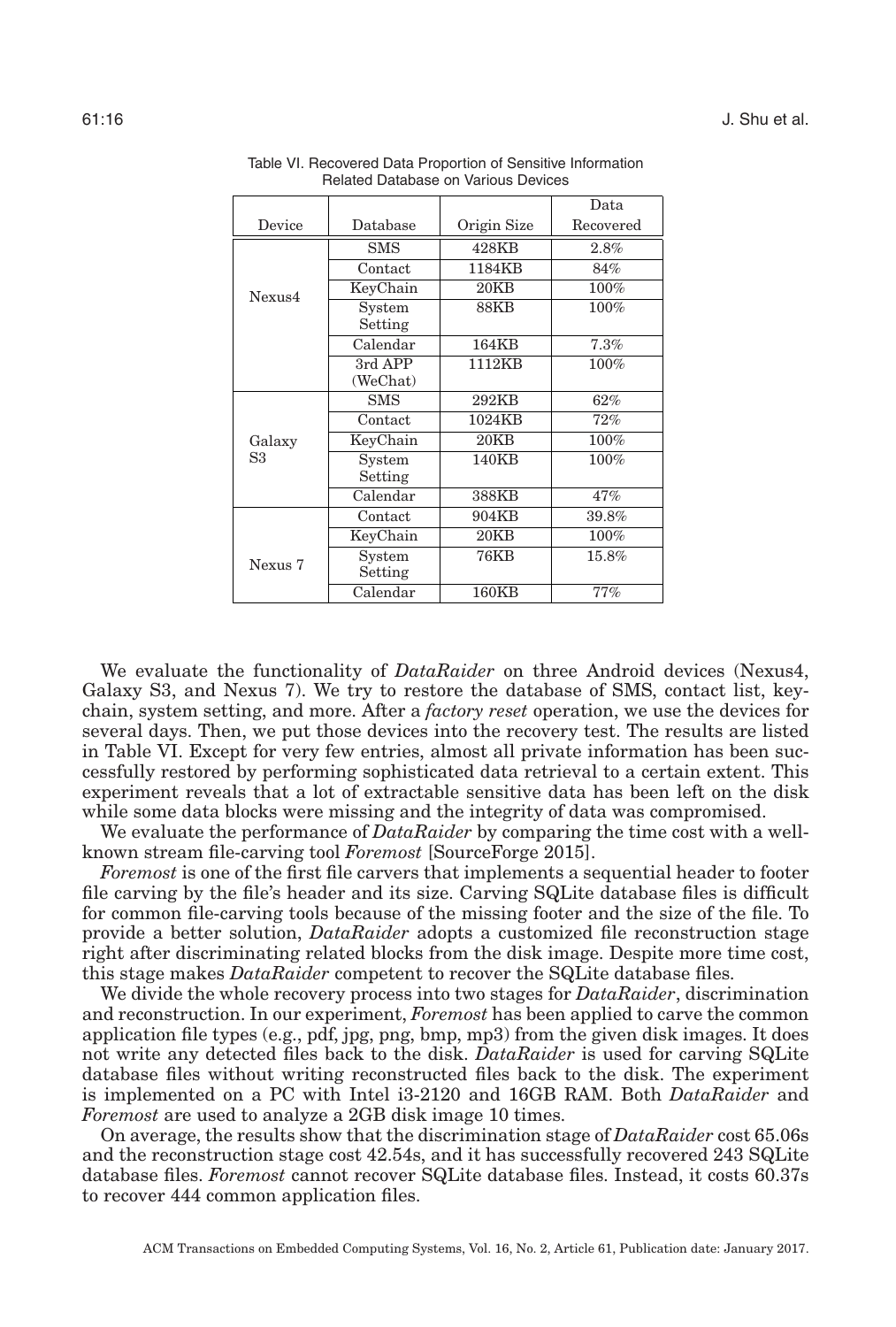The recovery process for *Foremost* and the discrimination stage of *DataRaider* have cost equivalent time. The need for both of them to parse the whole disk image cannot be neglected. The next stage for *DataRaider* consumes some extra time on reconstructing the SQLite database files, which is in an acceptable range considering the extra functionality it provides over *Foremost*.

Our experiment shows that the overall performance of *DataRaider* is comparable with mainstream file-carving tools.

#### **5. MITIGATION**

<span id="page-16-0"></span>As an open platform, the Android system has various inevitable implementations. The fragmentation of Android systems has ignited discussions on many security topics. One is the vulnerable data wiping in the Android system. As its various causes among myriad versions, there has been difficulty in finding an all-in-one solution for secure data clearing. The battle between data clearing and recovery will continue.

Various techniques have been developed to resist recovery attacks. The widely known methods include overwriting-based secure deletion, data encryption, and physical destruction of the device. In this article, we only focus on software-assistant data deletion.

Studies claim that with the *TRIM* feature, the Android OS can issue *TRIM* commands to wipe the entire drive in seconds [King and Vidas [2011\]](#page-20-16). Another aspect of study focuses on secure deletion, which has been studied in a variety of contexts and has also been extensively surveyed [Wei et al. [2011;](#page-20-2) Reardon et al. [2012,](#page-20-3) [2013\]](#page-20-4). Secure deletion is the basis of private data erasure, but unfortunately is very hard to implement correctly on most mobile devices. Wei et al. [\[2011\]](#page-20-2) empirically evaluate the effectiveness of erasing data from flash-based SSDs. Their conclusion is that none of the available software techniques for sanitizing individual files was effective, although the proposed attack requires laboratory data recovery techniques and equipment. Moreover, Reardon et al. [\[2012\]](#page-20-3) thoroughly discussed secure deletion at the user level. They propose two user-level solutions that have achieved secure deletion. Leom et al. [\[2016\]](#page-20-17) conducted a comparative summary of existing approaches to realize secure flash storage deletion and identified existing limitations with experiments.

We support the idea of data encryption as an efficient protection strategy. When the encrypted data is about to be deleted, securely disposing of the encrypted key rather than wiping the data is easier to achieve than an equally secure deletion. However, achieving a robust and efficient encryption scheme may involve many issues, including performance overhead and key management, for example, the Android's Full Disk Encryption (FDE) scheme. Although it has kept evolving since Android 3.0, it still has been restricted by many user-level applicability and compatibility factors; the security bound is thus reduced. We will detail the flaws of FDE in Section [6.](#page-17-0)

Lee et al. [\[2008\]](#page-20-18) has designed a NAND flash file system with a secure deletion functionality. This method uses the idea of encryption. It requests that all the keys of a specific file be stored on the same block. Therefore, only one erasing operation on the key files is required to securely delete the data files. However, their work supports only the YAFFS file system, yet current Android devices generally adopt the ext4 file system. Wang et al. [\[2012\]](#page-20-19) present a FUSE (Filesystem in USErspace) encryption file system for Android. The proposed encrypted file system introduces about 20 times performance overhead than the normal system.

The trusted SQLite database storage [Luo et al. [2013\]](#page-20-20) is another option when performance is a major concern, although we have to remember that the lightweight SQLite database encryption solution is less secure than full-disk encryption. At the systembooting phase, it is faster to load an encrypted database than an encrypted partition. Also, these sensitive files are decrypted on-the-fly only when legitimate users are unlocking and using the phone. In addition, to reload the encrypted database is of little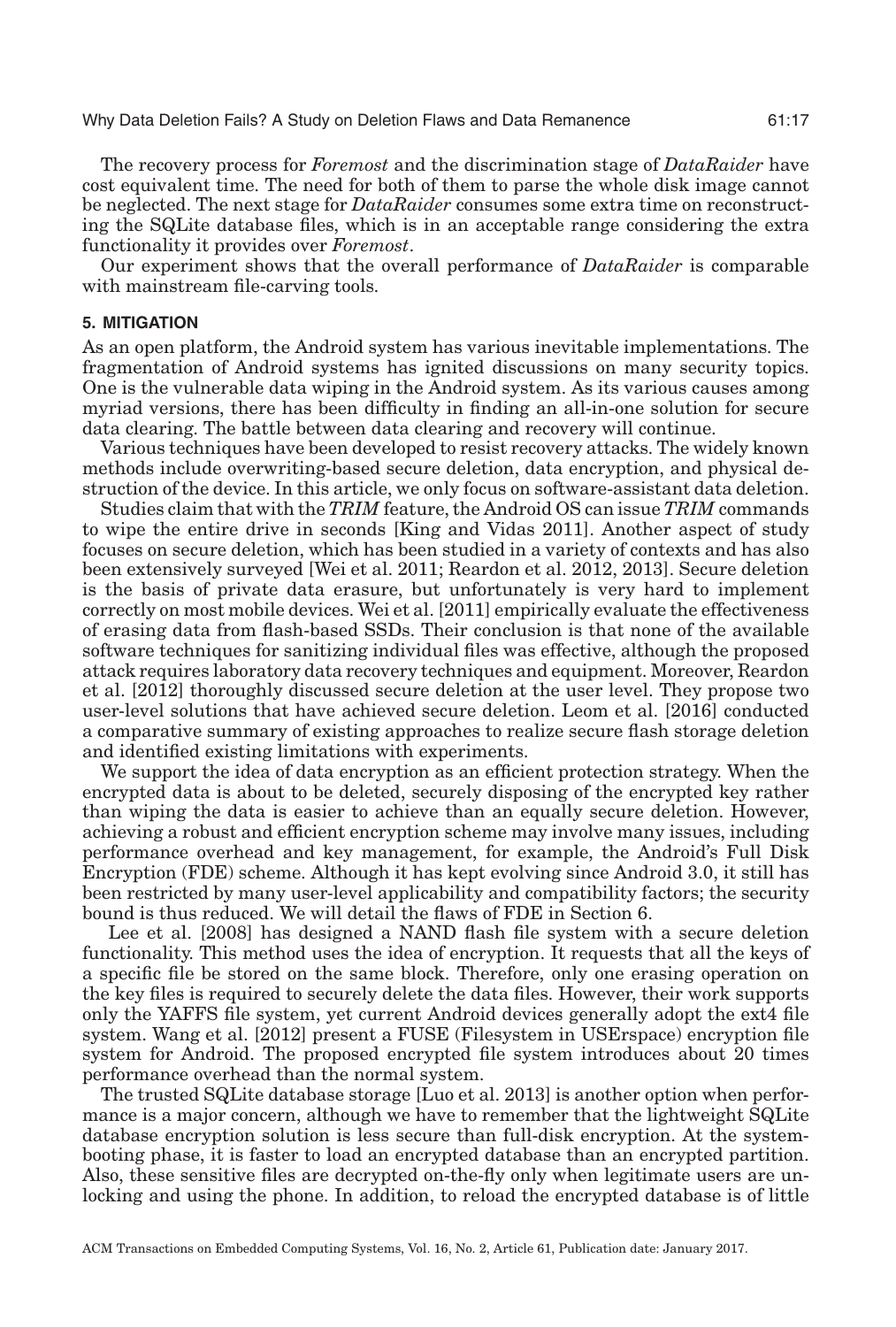cost, thus each time the screen is locked, the system could erase decrypted data in memory directly and no sensitive data is stored. This means that even if the attacker has direct access to the remaining data, the attacker still cannot get any useful data. Thus, the sensitive files are well protected.

Another possible mitigation can be an application-level security enhancement. One of the implementations can be hooking the key libC functions related to disk I/O. Wrapped by some cryptographic operations, the data writes to the disk in cipher text form. It would be satisfying for both security and efficiency purposes.

Given the present situation of Android OS fragmentation, this method provides transparent encryption that adapts to almost all Android versions without interrupting the device user. Compared to system modification schemes or upgrading the OS to a higher version, such as Android Jelly Bean or Lollipop, a more realistic solution users would prefer is a simple way to deploy security enhancement on their applications.

### **6. RELATED WORK**

#### <span id="page-17-0"></span>**6.1. Data Recovery**

Many data-recovery methods designed for PCs have been applied on mobile devices, such as file recovery and file carving [Kim et al. [2012;](#page-20-12) SourceForge [2013;](#page-20-21) Piriform [2015\]](#page-20-22). While the ext4 file system provides many improved features, one of its features, journaling, can be leveraged to boost data recovery. Journaling is a technique employed by many file systems in crash recovery situations. Tools such as *extundelete* can recover files immediately after parsing the ext4 file system's journal, usually within a few minutes. The contents of an inode can be recovered by searching the file system's journal for an old copy of that inode. Then, that information can be used to determine the file's location within the file system [Fairbanks et al. [2010\]](#page-19-11).

JDForensic [Kim et al. [2012\]](#page-20-12) is a tool aiming to analyze the journal log area in ext4 file systems and extract journal log data to recover deleted data and analyze user actions. Extundelete [SourceForge [2013\]](#page-20-21) is another popular open-source tool focusing on recovering files from a disk with ext3 and ext4 file systems. It is able to recover the contents of an inode by searching the file system's journal for an old copy of that inode. However, if the supporting journal information is broken or missing, both tools are not able to recover any files.

Close to our research, there are many studies focusing on direct data recovery using both forensics and physical access. Our work is generally based on these studies, but we focus on data-erasure failure and related concrete threats rather than data remanence and extraction. A direct approach to data extraction is to read the internal memory through the boundary-scan (JTAG) test pins. Breeuwsma et al. [\[2006\]](#page-19-12) introduce the details of using a JTAG test access port to access memory chips directly. This approach is feasible for when a phone is locked and cannot be accessed via USB cable. The disadvantage is that the mobile device needs to be disassembled, which requires specific analyzing equipment and knowledge to achieve.

Another acquisition of Android memory images proposed by FROST [Müller and Spreitzenbarth [2013\]](#page-20-23) is against full disk encryption. It focuses on breaking disk encryption of Galaxy Nexus devices. Again, it requires a complicated experimental environment to carry out the attack.

There are also studies aimed at specific resources on Android. Do et al. [\[2015\]](#page-19-13) propose an adversary model to facilitate forensic investigations of mobile devices. An evidence collection and analysis methodology for Android devices is provided in this article. With the help of this methodology, Do and Choo extract information of forensic interest in both the external and internal storage of six chosen mobile devices.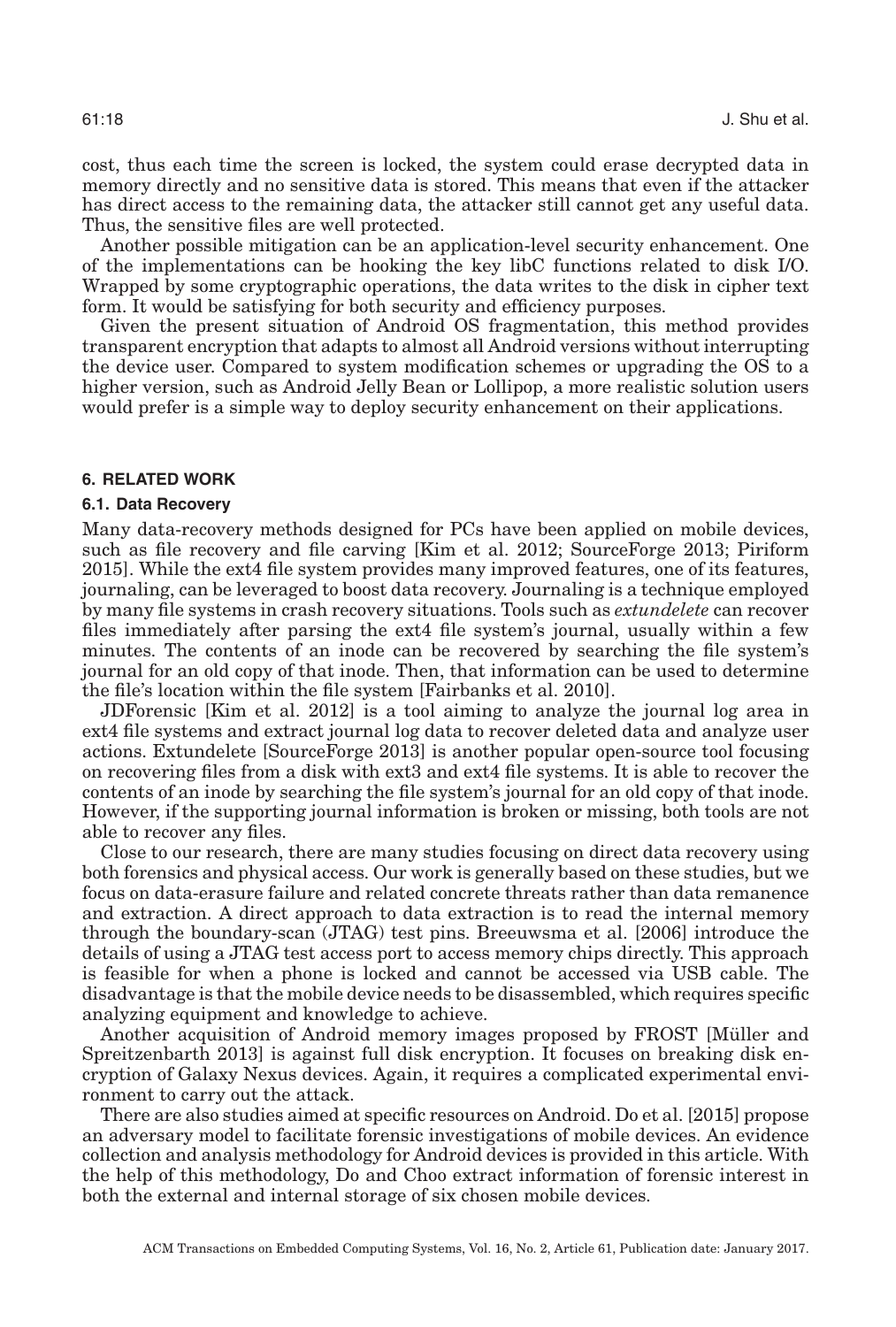Leom et al. [\[2015\]](#page-20-24) provide a study of thumbnail recovery in Android. They examine and describe the various thumbnail sources in Android devices and propose a methodology for thumbnail collection and analysis from Android devices.

Immanuel et al. [\[2015\]](#page-20-25) study the diversity of cache formats on Android and provide a taxonomy of them based on app usage. Using this taxonomy as a base, they propose a systematic process, known as the Android Cache Forensic Process, to forensically classify, extract, and analyze Android caches.

#### **6.2. FDE Flaw**

Since Android 3.0, Google has provided *full-disk encryption (FDE)* as an optional security service. FDE derives from the *dm-crypt* feature in Linux. The user can choose to activate the FDE service from the system settings.

Since the Android OS version 5.0 (Lollipop), the full-disk encryption mechanism has been improved to counter brute-force attacks and has enabled full crypto features by default. Being similar to iOS, it adopts hardware-assist encryption and implements per-app encryption as well. Google has claimed that Lollipop would introduce hardware support to enhance security strength and boost cryptographic process speed.

However, a weaker full-disk encryption is still prevalent in Android app markets, which would lead to easy recovery of the data. The early versions, such as Jelly Bean (versions 4.1–4.3.1) and Kitkat (versions 4.4–4.4.4) are still in use. Until May 2014, Android Jelly Bean was still the dominant OS version in the Android ecosystem. Android Jelly Bean provides a weaker full-disk encryption that would make brute-force attack on the encryption keys much easier [Elenkov [2014\]](#page-19-14).

First, due to the lack of the hardware encryption chip's support, the master key for FDE is generated from the Android lockscreen passcode. The encryption parameters for calculating the secret keys are stored on a special structure in a disk partition called the *crypto footer*. Before Android 5.0, the attacker is capable of launching a brute-force attack against the PIN by analyzing the specific information in the structure to obtain the encryption key. If the encryption key is acquired, data remanence is again the source of private data leaking. According to disk encryption [Elenkov [2014\]](#page-19-14), for the FDE scheme before Android 4.4, the popular brute-force attacking tool *hashcat* can achieve more than 20,000 PBKDF2 hashes per second on a notebook with NVIDIA GeForce 730M, and recovers a 6-digit PIN in less than 10s. On the same hardware, a 6-letter (lowercase only) password takes about 4h. Considering the custom of users (less people would like to set a complex lockscreen passcode and repeatedly input it every time), recovering the master key of FDE in a reasonable time is quite possible. For Android 4.4.x, the complexity of brute-force attack is increased, but still feasible. This simply restricts the attacker to recovering a passcode in a relative longer time period.

Second, postulating the using of a third-party *Recovery* subsystem, FDE would face an even worse situation. As we have deliberated in the previous sections, the ineffective implementation rm command in some *Recovery* systems has caused the inability to wipe the data content on the disk. In this case, the encrypted metadata have been kept intact. With the help of the encryption key retrieving attack, the complete content on the disk can be revealed.

In a word, the FDE scheme before Android 5.0 is not as effective as expected. A more robust data protection requires a better encryption scheme to thoroughly eliminate the threat of data remanence.

#### **7. CONCLUSIONS**

<span id="page-18-0"></span>In this work, we analyze several defects in the Android system, such as data remaining after data clearing, app uninstallation, and even *factory reset*. To prevent private data leak caused by recovering the data remaining, three aspects of data erasure must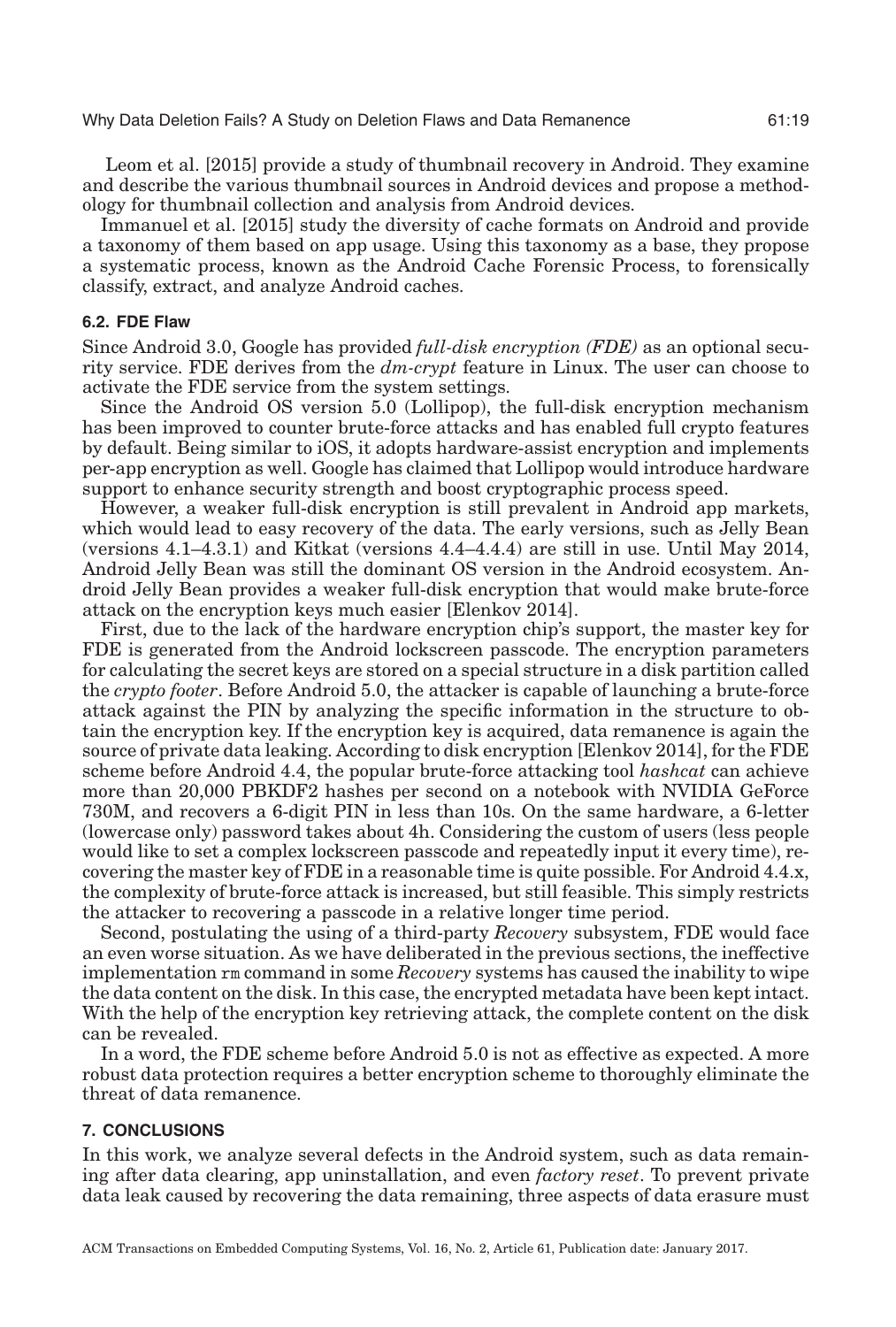be implemented: generic file deletion, app uninstallation, and metadata erasure. Due to various reasons, private data erasure fails in many ways. We perform a systematic study on the impact of imperfect data erasure operations, and demonstrate how the attackers manage to recover sensitive information in three scenarios: generic file deletion, app uninstallation and factory reset. Essentially, the primary cause of erasure failure is the inefficient implementation on file operations and the third-party *Recovery* system implementation flaws.

As do other successful operating systems, Android provides agility and convenience to smartphone users, but its software designers should consider more security enhancement at the design phase. Confidential information exists in the Android system as generic files, information residing in an app, or metadata on flash memory. In this work, we exhibit how it has been ignored and has caused serious data remanence in Android systems. Data wiping is more important in the mobile environment than in the traditional computing context. In addition to hardware-assist security enhancement such as TrustZone, we hope to propose some OS-level data wiping or protection mechanism for the Android ecosystem in the future.

#### **REFERENCES**

- <span id="page-19-5"></span>Steven Arzt, Siegfried Rasthofer, Christian Fritz, Eric Bodden, Alexandre Bartel, Jacques Klein, Yves Le Traon, Damien Octeau, and Patrick McDaniel. 2014. FlowDroid: Precise context, flow, field, objectsensitive and lifecycle-aware taint analysis for Android apps. In *Proceedings of the 35th ACM SIGPLAN Conference on Programming Language Design and Implementation (PLDI'14)*. ACM, New York, NY, 259–269. DOI:<http://dx.doi.org/10.1145/2594291.2594299>
- <span id="page-19-0"></span>Abdullah Azfar, Kim-Kwang Raymond Choo, and Lin Liu. 2015. Forensic taxonomy of popular Android mHealth apps. *arXiv preprint arXiv:1505.02905* (2015).
- <span id="page-19-1"></span>Abdullah Azfar, Kim-Kwang Raymond Choo, and Lin Liu. 2016a. An Android communication app forensic taxonomy. *Journal of Forensic Sciences* 61, 5, 1337–1350.
- <span id="page-19-2"></span>Abdullah Azfar, Kim-Kwang Raymond Choo, and Lin Liu. 2016b. Android mobile VoIP apps: A survey and examination of their security and privacy. *Electronic Commerce Research* 16, 1, 73–111.
- <span id="page-19-6"></span>Michael Backes, Sebastian Gerling, Christian Hammer, Matteo Maffei, and Philipp von Styp-Rekowsky. 2013. AppGuard: Enforcing user requirements on Android apps. In *Proceedings of the 19th International Conference on Tools and Algorithms for the Construction and Analysis of Systems (TACAS'13)*. Springer, Berlin, 543–548. DOI:[http://dx.doi.org/10.1007/978-3-642-36742-7\\_39](http://dx.doi.org/10.1007/978-3-642-36742-7_39)
- <span id="page-19-7"></span>Steven Bauer and Nissanka Bodhi Priyantha. 2001. Secure data deletion for Linux file systems. In *Usenix Security Symposium*, Vol. 174.
- <span id="page-19-9"></span>Graeme B. Bell and Richard Boddington. 2010. Solid state drives: The beginning of the end for current practice in digital forensic recovery? *Journal of Digital Forensics, Security and Law* 5, 3, 1–20.
- <span id="page-19-12"></span>Ing Breeuwsma and others. 2006. Forensic imaging of embedded systems using JTAG (boundary-scan). *Digital Investigation* 3, 1, 32–42.
- <span id="page-19-3"></span>Sven Bugiel, Stephan Heuser, and Ahmad-Reza Sadeghi. 2013. Flexible and fine-grained mandatory access control on Android for diverse security and privacy policies. In *Usenix Security*. 131–146.
- <span id="page-19-10"></span>CWM. 2015. ClockworkMod Recovery. Retrieved December 6, 2016 from [https://www.clockworkmod.com.](https://www.clockworkmod.com)
- <span id="page-19-13"></span>Quang Do, Ben Martini, and Kim-Kwang Raymond Choo. 2015. A forensically sound adversary model for mobile devices. *PloS One* 10, 9, e0138449.
- <span id="page-19-14"></span>Nikolay Elenkov. 2014. Revisiting Android disk encryption. [http://nelenkov.blogspot.com/2014/10/revisiting](http://nelenkov.blogspot.com/2014/10/revisiting-android-disk-encryption.html)[android-disk-encryption.html.](http://nelenkov.blogspot.com/2014/10/revisiting-android-disk-encryption.html) (2014).
- <span id="page-19-4"></span>William Enck, Peter Gilbert, Seungyeop Han, Vasant Tendulkar, Byung-Gon Chun, Landon P. Cox, Jaeyeon Jung, Patrick McDaniel, and Anmol N. Sheth. 2014. TaintDroid: An information-flow tracking system for realtime privacy monitoring on smartphones. *ACM Transactions on Computer Systems* 32, 2, Article 5, 29 pages. DOI:<http://dx.doi.org/10.1145/2619091>
- <span id="page-19-8"></span>Ext4 Wiki. 2015. Ext4 and Ext2/Ext3) Wiki. Retrieved December 6, 2016 from [https://ext4.wiki.kernel.org/](https://ext4.wiki.kernel.org/ ignorespaces index.php/Main_Page) [index.php/Main\\_Page.](https://ext4.wiki.kernel.org/ ignorespaces index.php/Main_Page)
- <span id="page-19-11"></span>Kevin D. Fairbanks, Christopher P. Lee, and Henry L. Owen III. 2010. Forensic implications of EXT4. In *Proceedings of the 6th Annual Workshop on Cyber Security and Information Intelligence Research*. ACM, 22.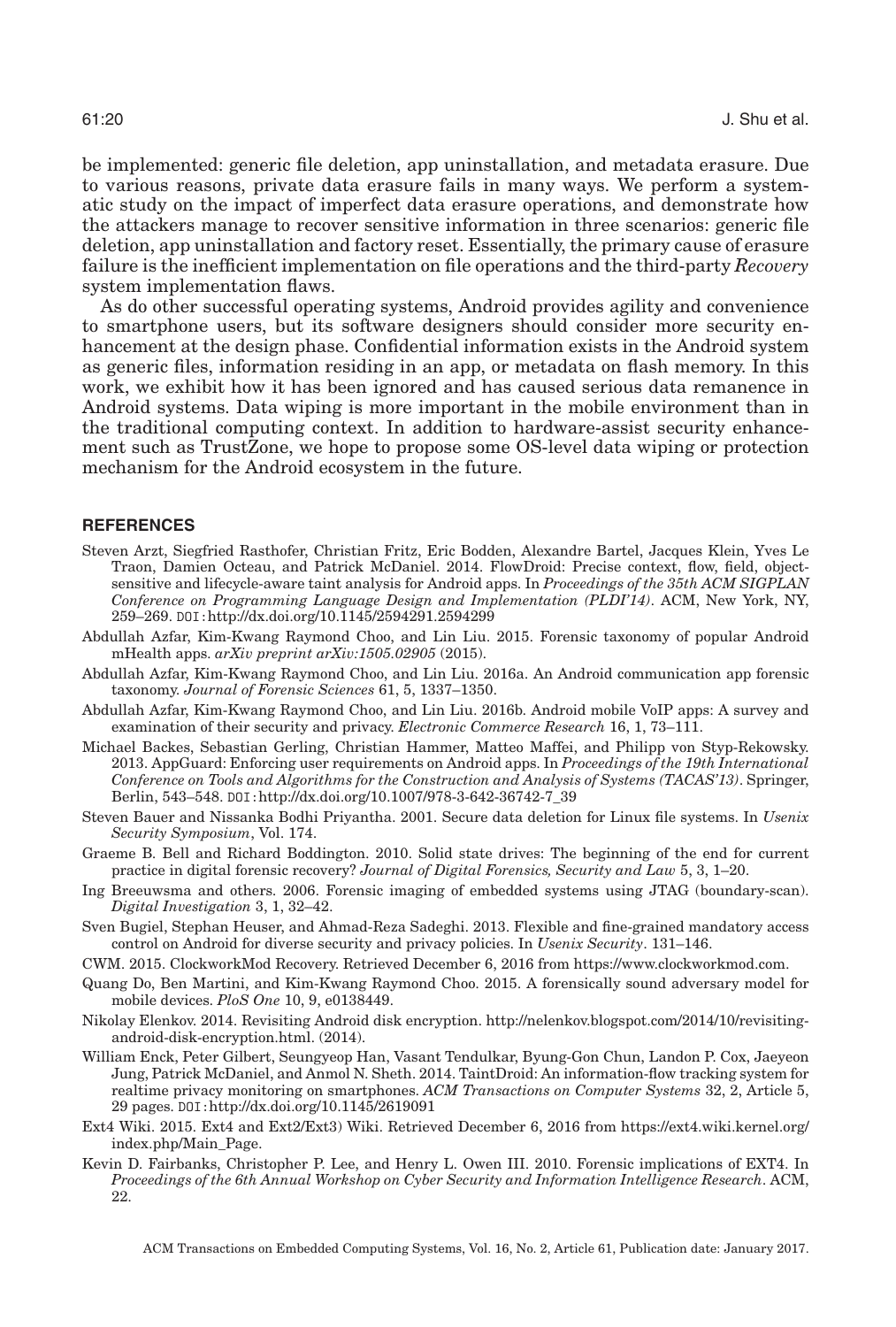- <span id="page-20-10"></span>ForensicsWiki. 2014. Solid State Driver Forensics. Retrieved December 6, 2016 from [http://www.](http://www. forensicswiki.org/wiki/SolidStateDrive(SSD)Forensics) [forensicswiki.org/wiki/Solid\\_State\\_Drive\\_\(SSD\)\\_Forensics.](http://www. forensicswiki.org/wiki/SolidStateDrive(SSD)Forensics)
- <span id="page-20-0"></span>Stephan Heuser, Adwait Nadkarni, William Enck, and Ahmad-Reza Sadeghi. 2014. ASM: A programmable interface for extending Android security. In *Proceedings of the 23rd USENIX Conference on Security Symposium (SEC'14)*. USENIX Association, Berkeley, CA, 1005–1019. [http://dl.acm.org/citation.](http://dl.acm.org/citation.cfm?id=2671225.2671289) cfm?id=[2671225.2671289](http://dl.acm.org/citation.cfm?id=2671225.2671289)
- <span id="page-20-25"></span>Felix Immanuel, Ben Martini, and Kim-Kwang Raymond Choo. 2015. Android cache taxonomy and forensic process. In *IEEE Trustcom/BigDataSE/ISPA,* Vol. 1. IEEE, 1094–1101.
- <span id="page-20-9"></span>JEDEC. 2014. Flash Memory. Retrieved from [http://www.jedec.org/category/technology-focus-area/flash](http://www.jedec.org/category/technology-focus-area/flash- ignorespaces memory-ssds-ufs-emmc)[memory-ssds-ufs-emmc.](http://www.jedec.org/category/technology-focus-area/flash- ignorespaces memory-ssds-ufs-emmc)
- <span id="page-20-1"></span>Jinseong Jeon, Kristopher K. Micinski, Jeffrey A. Vaughan, Ari Fogel, Nikhilesh Reddy, Jeffrey S. Foster, and Todd Millstein. 2012. Dr. Android and Mr. Hide: Fine-grained permissions in Android applications. In *Proceedings of the 2nd ACM Workshop on Security and Privacy in Smartphones and Mobile Devices*. ACM, 3–14.
- <span id="page-20-12"></span>Dohyun Kim, Jungheum Park, Keun-gi Lee, and Sangjin Lee. 2012. Forensic analysis of Android phone using Ext4 file system journal log. In *Future Information Technology, Application, and Service*. Springer, 435–446.
- <span id="page-20-14"></span>Hyeong-Jun Kim and Jin-Soo Kim. 2012. Tuning the Ext4 filesystem performance for Android-based smartphones. In *Frontiers in Computer Education*. Springer, 745–752.
- <span id="page-20-16"></span>Christopher King and Timothy Vidas. 2011. Empirical analysis of solid state disk data retention when used with contemporary operating systems. *Digital Investigation* 8, S111–S117.
- <span id="page-20-5"></span>Kenneth C. Kung. 1993. Secure file erasure. (Nov. 23 1993). US Patent 5,265,159.
- <span id="page-20-18"></span>Jaeheung Lee, Junyoung Heo, Yookun Cho, Jiman Hong, and Sung Y. Shin. 2008. Secure deletion for NAND flash file system. In *Proceedings of the 2008 ACM Symposium on Applied Computing*. ACM, 1710–1714.
- <span id="page-20-17"></span>Ming Di Leom, Kim-Kwang Raymond Choo, and Ray Hunt. 2016. Remote wiping and secure deletion on mobile devices: A review. *Journal of Forensic Sciences* 61, 6, 1473–1492.
- <span id="page-20-24"></span>Ming Di Leom, Christian Javier DOrazio, Gaye Deegan, and Kim-Kwang Raymond Choo. 2015. Forensic collection and analysis of thumbnails in Android. In *IEEE Trustcom/BigDataSE/ISPA,* Vol. 1. IEEE, 1059–1066.
- <span id="page-20-20"></span>Yuhao Luo, Dawu Gu, and Juanru Li. 2013. Toward active and efficient privacy protection for Android. In *Proceedings of the International Conference on Information Science and Technology (ICIST'13)*. IEEE, 924–929.
- <span id="page-20-23"></span>Tilo Müller and Michael Spreitzenbarth. 2013. FROST. In *Applied Cryptography and Network Security*. Springer, 373–388.
- <span id="page-20-22"></span>Piriform. 2015. Recuva. Retrieved December 6, 2016 from [https://www.piriform.com/recuva.](https://www.piriform.com/recuva)
- <span id="page-20-8"></span>Hal Pomeranz. 2010. Understanding ext4. Retrieved from [http://digital-forensics.sans.org/blog/2010/12/](http://digital-forensics.sans.org/blog/2010/12 /20/digital-forensics-understanding-ext4-part-1-extents) [20/digital-forensics-understanding-ext4-part-1-extents.](http://digital-forensics.sans.org/blog/2010/12 /20/digital-forensics-understanding-ext4-part-1-extents)
- <span id="page-20-6"></span>Darren Quick and Kim-Kwang Raymond Choo. 2013a. Digital droplets: Microsoft SkyDrive forensic data remnants. *Future Generation Computer Systems* 29, 6, 1378–1394.
- <span id="page-20-7"></span>Darren Quick and Kim-Kwang Raymond Choo. 2013b. Forensic collection of cloud storage data: Does the act of collection result in changes to the data or its metadata? *Digital Investigation* 10, 3, 266–277.
- <span id="page-20-4"></span>Joel Reardon, David Basin, and Srdjan Capkun. 2013. Sok: Secure data deletion. In *Proceedings of the IEEE Symposium on Security and Privacy (SP'13)*. IEEE, 301–315.
- <span id="page-20-3"></span>Joel Reardon, Claudio Marforio, Srdjan Capkun, and David Basin. 2012. User-level secure deletion on logstructured file systems. In *Proceedings of the 7th ACM Symposium on Information, Computer and Communications Security*. ACM, 63–64.
- <span id="page-20-21"></span>SourceForge. 2013. extundelete. Retrieved December 6, 2016 from [http://extundelete.sourceforge.net/.](http://extundelete.sourceforge.net/)
- <span id="page-20-15"></span>SourceForge. 2015. Foremost. Retrieved December 6, 2016 from [http://foremost.sourceforge.net/.](http://foremost.sourceforge.net/) (2015).
- <span id="page-20-13"></span>SQLite. 2015. SQLite3 File Format. Retrieved December 6, 2016 from [https://www.sqlite.org/fileformat.html.](https://www.sqlite.org/fileformat.html)
- <span id="page-20-11"></span>TWRP. 2015. Team Win Recovery Project. Retrieved December 6, 2016 from [http://teamw.in/project/twrp2.](http://teamw.in/project/twrp2) (2015).
- <span id="page-20-19"></span>Zhaohui Wang, Rahul Murmuria, and Angelos Stavrou. 2012. Implementing and optimizing an encryption filesystem on Android. In *Proceedings of the IEEE 13th International Conference on Mobile Data Management (MDM'12)*. IEEE, 52–62.
- <span id="page-20-2"></span>Michael Wei, Laura M. Grupp, Frederick E. Spada, and Steven Swanson. 2011. Reliably erasing data from flash-based solid state drives. In *Proceedings of the 9th USENIX Conference on File and Storage Technologies (FAST'11)*. USENIX Association, Berkeley, CA, 8–8. [http://dl.acm.org/citation.](http://dl.acm.org/citation. ignorespaces cfm?id$=$1960475.1960483) cfm?id=[1960475.1960483](http://dl.acm.org/citation. ignorespaces cfm?id$=$1960475.1960483)